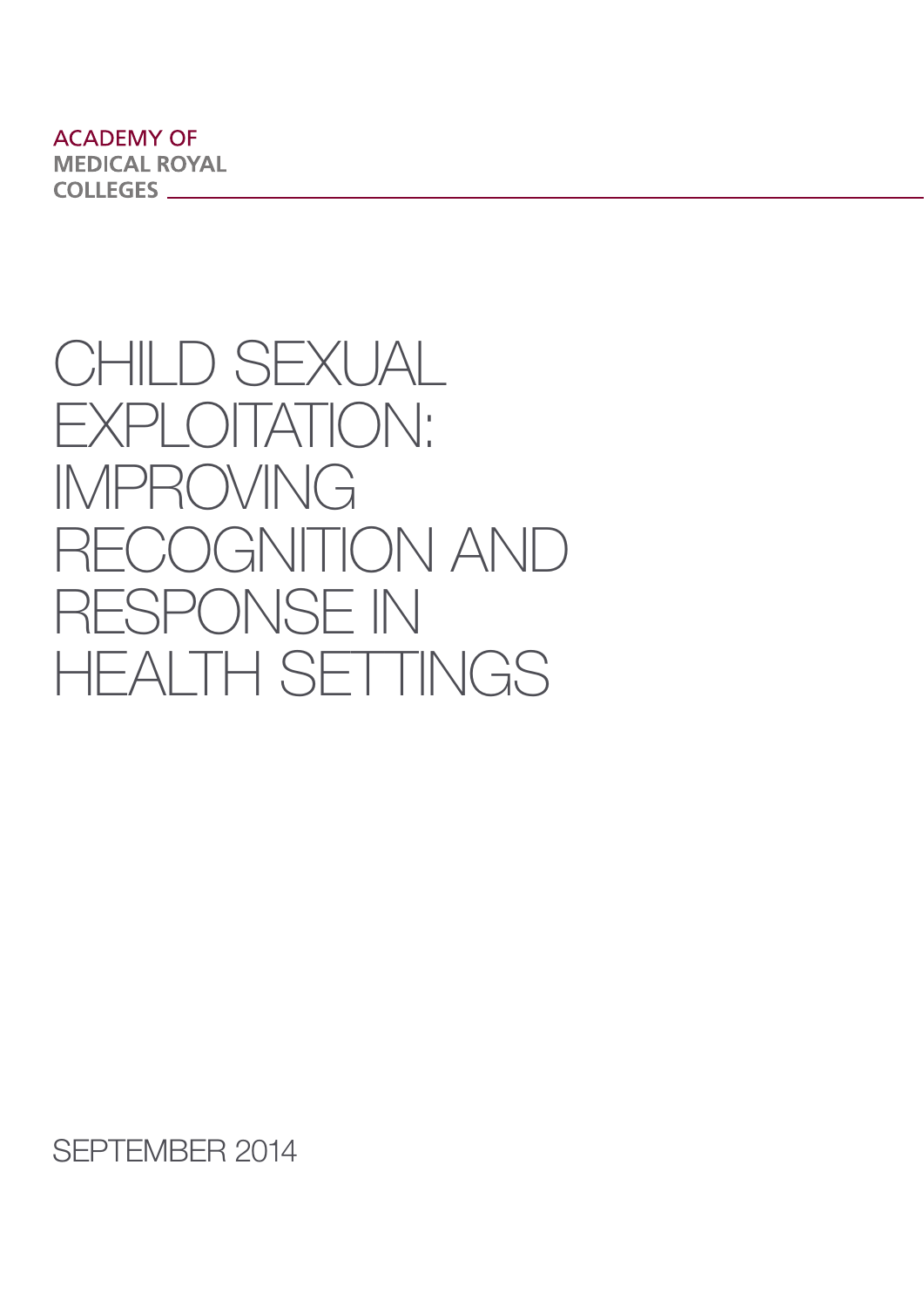# **CONTENTS**

|     | Foreword                                                                     | 03 |
|-----|------------------------------------------------------------------------------|----|
|     | <b>Executive Summary</b>                                                     | 04 |
| 1.0 | Introduction: purpose of this document                                       | 06 |
| 2.0 | Background                                                                   | 07 |
| 3.0 | Definition: what is child sexual exploitation?                               | 08 |
| 4.0 | Prevalence of child sexual exploitation                                      | 10 |
| 5.0 | Legal framework                                                              | 11 |
| 6.0 | Other key reports and guidance                                               | 12 |
| 7.0 | Identifying child sexual exploitation                                        | 14 |
| 8.0 | Themes from the Working Group                                                | 16 |
| 9.0 | Recommendations                                                              | 19 |
|     | Appendix A: KYSS form from KCH programme                                     | 21 |
|     | Appendix B: BASHH form                                                       | 23 |
|     | Appendix C: MASE Panel                                                       | 26 |
|     | Appendix D: AMBIT – A service that engages hard-to-reach young people        | 27 |
|     | Appendix E: Help for professionals on dealing with child sexual exploitation | 28 |
|     | Appendix F: Members of Academy working group                                 | 29 |
|     | Appendix G: References                                                       | 31 |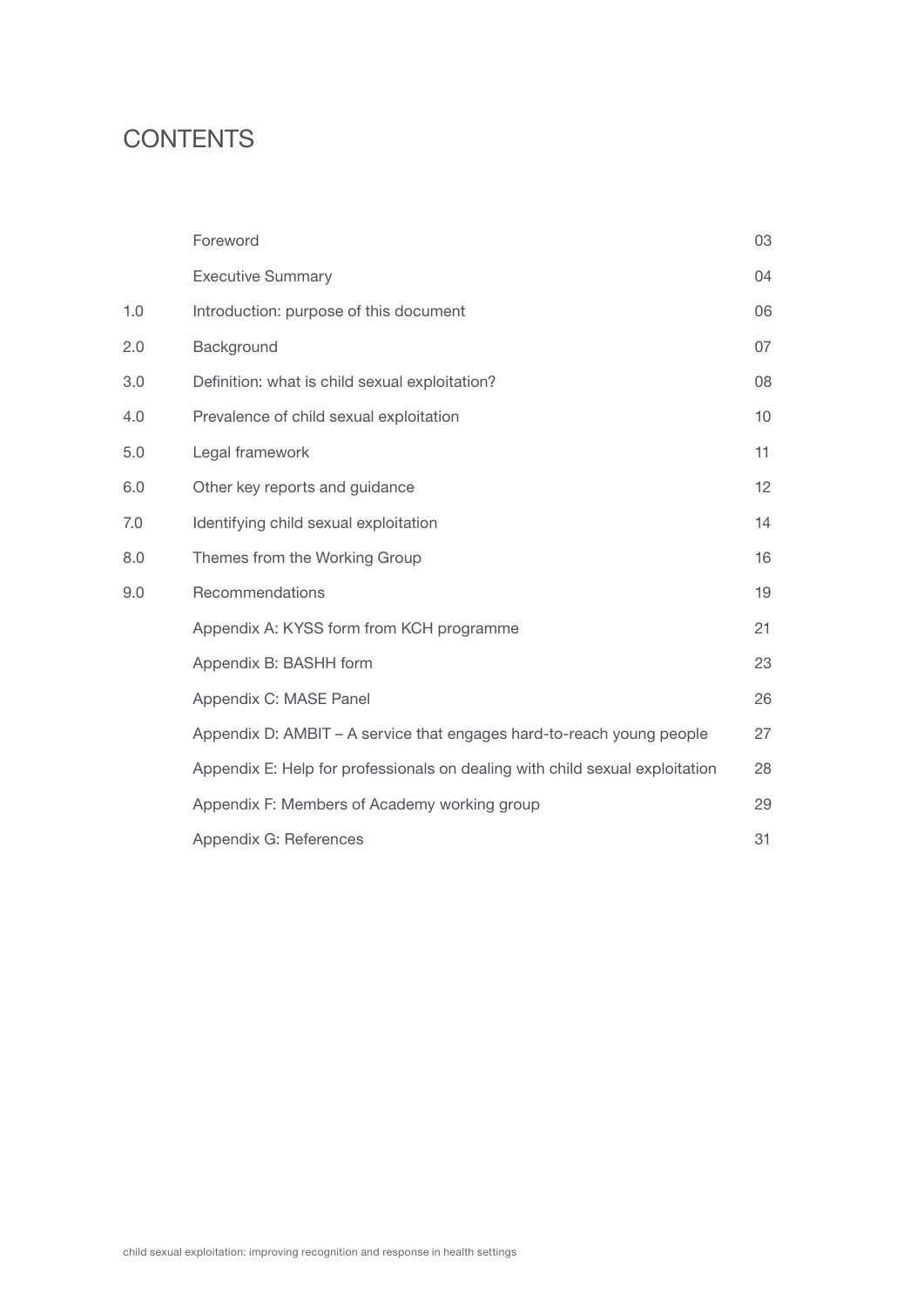# **FOREWORD**

This valuable guidance arose from a meeting between the Department of Health, representatives from the Medical Royal Colleges, the NHS and the third sector to discuss the important role that health care professionals have in supporting children and young people who have been sexually exploited and to explore what more can be done in this area. This guidance is published at a time of widespread concern about the scale and extent of the problem following a series of shocking revelations emerging from Rotherham and elsewhere.

Stemming from the meeting, the Department of Health asked the Academy to examine what the Royal Colleges could contribute to tackling the problem, and any levers they could use to influence the NHS.

In particular, the Academy agreed to look at:

- How to raise awareness of the *indicators* of abuse so that health care professionals are able to identify children who may be sexually exploited.
- How to ensure that health care professionals have the *tools* to 'ask the questions' sensitively, to gain the information they need in these cases;
- • How to ensure that health care professionals feel equipped to *refer* sexually exploited children in a safe and timely manner to the appropriate local services.

The Academy Council set up a Working Group in 2013 which was chaired by Dr Tara Weeramanthri from the Royal College of Psychiatrists and a Consultant Child & Adolescent Psychiatrist at the South London & Maudsley NHS Foundation Trust, London.

I am very grateful to Tara and all her group, ably supported by Carol Sheppard from the Academy Staff, for their hard work in producing this excellent report. We were particularly pleased to work with colleagues from beyond the Academy in Barnardo's, the Royal College of Nursing, the British Psychological Society, the University of Bedfordshire and Department of Health. Working with colleagues across professions and sectors increases the strength of this work.

The Working Group has made a series of recommendations for Colleges and Faculties which have all been endorsed by the Academy Council.

As a working paediatrician and Chair of the Academy of Medical Royal Colleges, I now hope that these recommendations will be taken forward so we can ensure that health professionals are equipped to undertake the vital task of supporting children and young people who have been sexually exploited.

Jevene Spter

Professor Terence Stephenson Chair, Academy of Medical Royal Colleges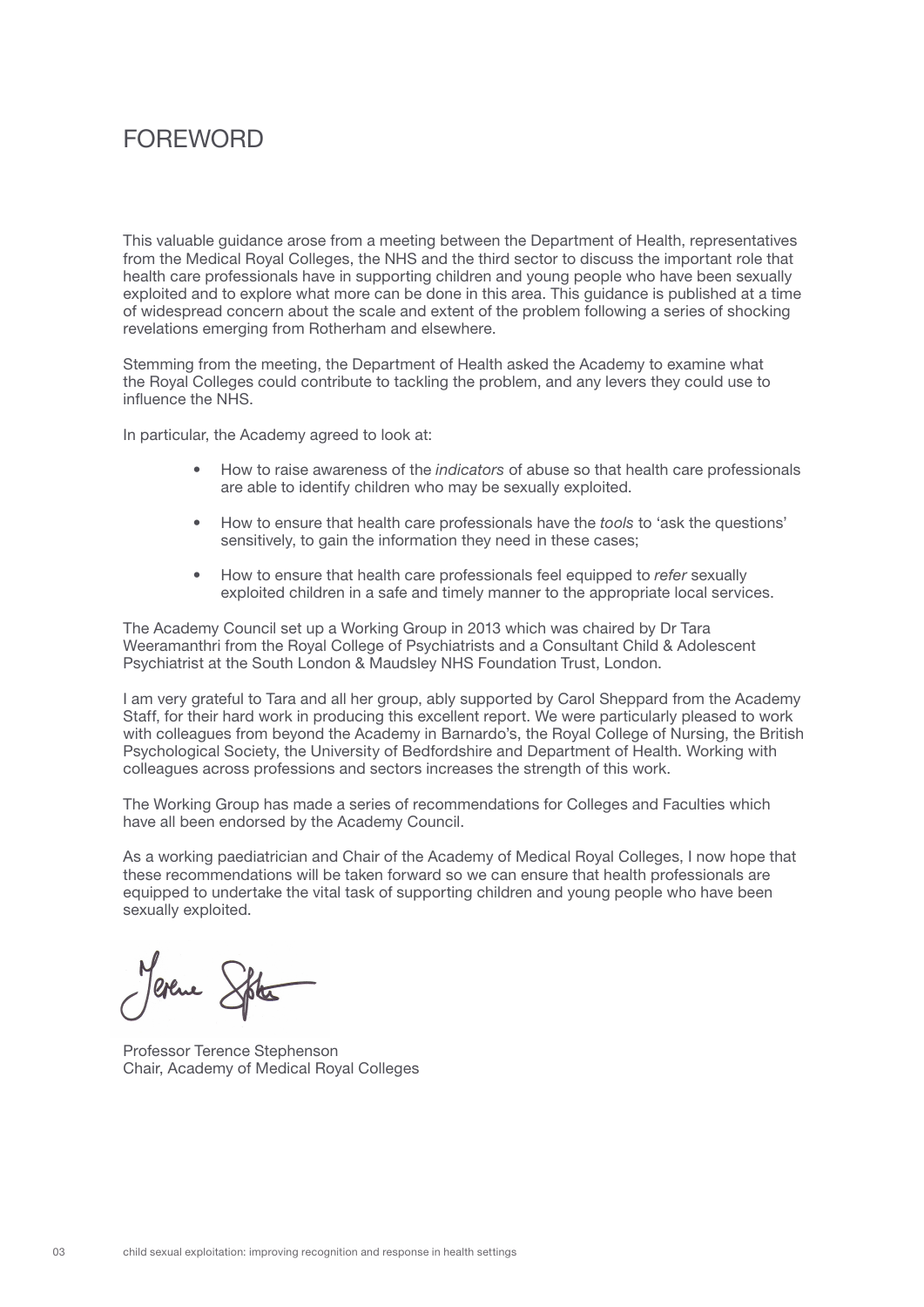# EXECUTIVE SUMMARY

#### CHILD SEXUAL EXPLOITATION: IMPROVING RECOGNITION AND RESPONSE IN HEALTH **SETTINGS**

#### *Academy of Medical Royal Colleges Working Group on Child Sexual Exploitation*

Child sexual exploitation (CSE) is a form of child sexual abuse. Children and young people affected by sexual exploitation can present with a range of physical and/or emotional problems to a wide range of health settings. It is therefore essential that doctors across all specialties as well as other health care professionals are aware of the range of presentations and that they know how to respond appropriately. The purpose of this report is to make recommendations to the medical Royal Colleges and Faculties to help:

- Raise professional awareness of the indicators of sexual exploitation in order to identify children and young people affected by sexual exploitation who are presenting to health settings
- Support health care professionals in communicating with and engaging young people in this situation so that they are encouraged to share information with professionals
- Ensure that health care professionals feel equipped to refer sexually exploited children in a safe and appropriate manner to local services for assistance.

The Academy of Medical Royal Colleges (the Academy) is the coordinating body for 21 medical Royal Colleges and faculties which represent over 220,000 doctors across all fields of medicine. The working group had representation from several medical Royal Colleges and Faculties and is grateful for the contributions it received from other health disciplines and groups.

Children and young people who are sexually exploited can present across a range of health settings in a variety of ways: poor self-care, injuries, sexually transmitted infections, contraception, pregnancy, termination, drug and alcohol problems, medically unexplained symptoms, mental health problems, self-harming behaviours, problem behaviours, problems in relationships. They may not recognise they are being sexually exploited as they may perceive the perpetrator as giving them something they need or want. This may change over time as the perpetrator's behaviour becomes more coercive, but, a fear of potential consequences may stop them from disclosing.

In improving response by health professionals, five key components were identified:

#### Training, awareness, recognition, response, supervision and support

All of these components are present in a central practice example described in the report of work currently going on in a busy Accident and Emergency department to identify and assist young people at risk of sexual exploitation. This demonstrates how these issues can be addressed in the everyday work programme of health settings. Examples of structured tools to support decisionmaking by health professionals are included in the report.

The working group report includes information on the following: definition of child sexual exploitation, prevalence, legal framework, messages from current guidance, indicators of child sexual exploitation, presentation across health settings and practice examples. It is hoped that the report will be of use in training and raising awareness.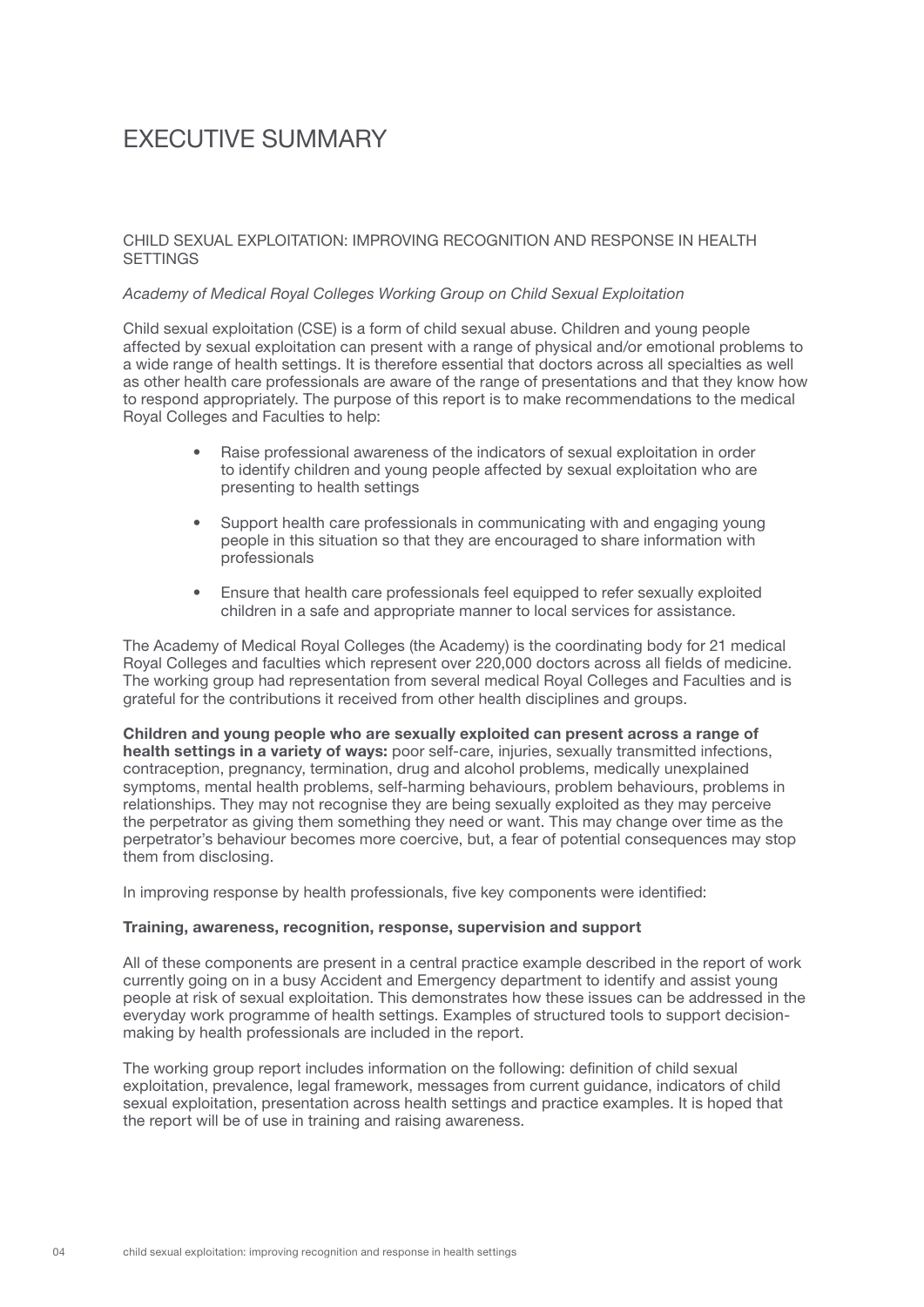#### The recommendations for medical Royal Colleges and Faculties cover the following areas:

- Curriculum development and training in relation to a). presentation of child sexual exploitation through a wide variety of health scenarios and b).t good communication and engagement skills with hard-to-reach young people
- • The importance of information-sharing *'The duty to share information can be as important as the duty to protect patient confidentiality'* (Caldicott 2, principle 7)
- • Knowledge of local safeguarding and referral and care pathways
- Support for multi-agency approaches to tackling child sexual exploitation
- Support for consideration of new partnerships with other sectors to increase capacity for outreach and holistic responses
- Support for provision of supervision and support to frontline staff
- For the public health community to work closely with local safeguarding children boards (LSCBs) in relation to
	- a). improving awareness in parents, communities and schools of indicators of child sexual exploitation and of available help and
	- b). building awareness and resilience in children and young people to prevent them being sexually exploited.

Note on terminology: Throughout the report the words 'child', 'children' and 'child sexual exploitation' refer to children and young people up to age 18 in accordance with the Children Act 1989.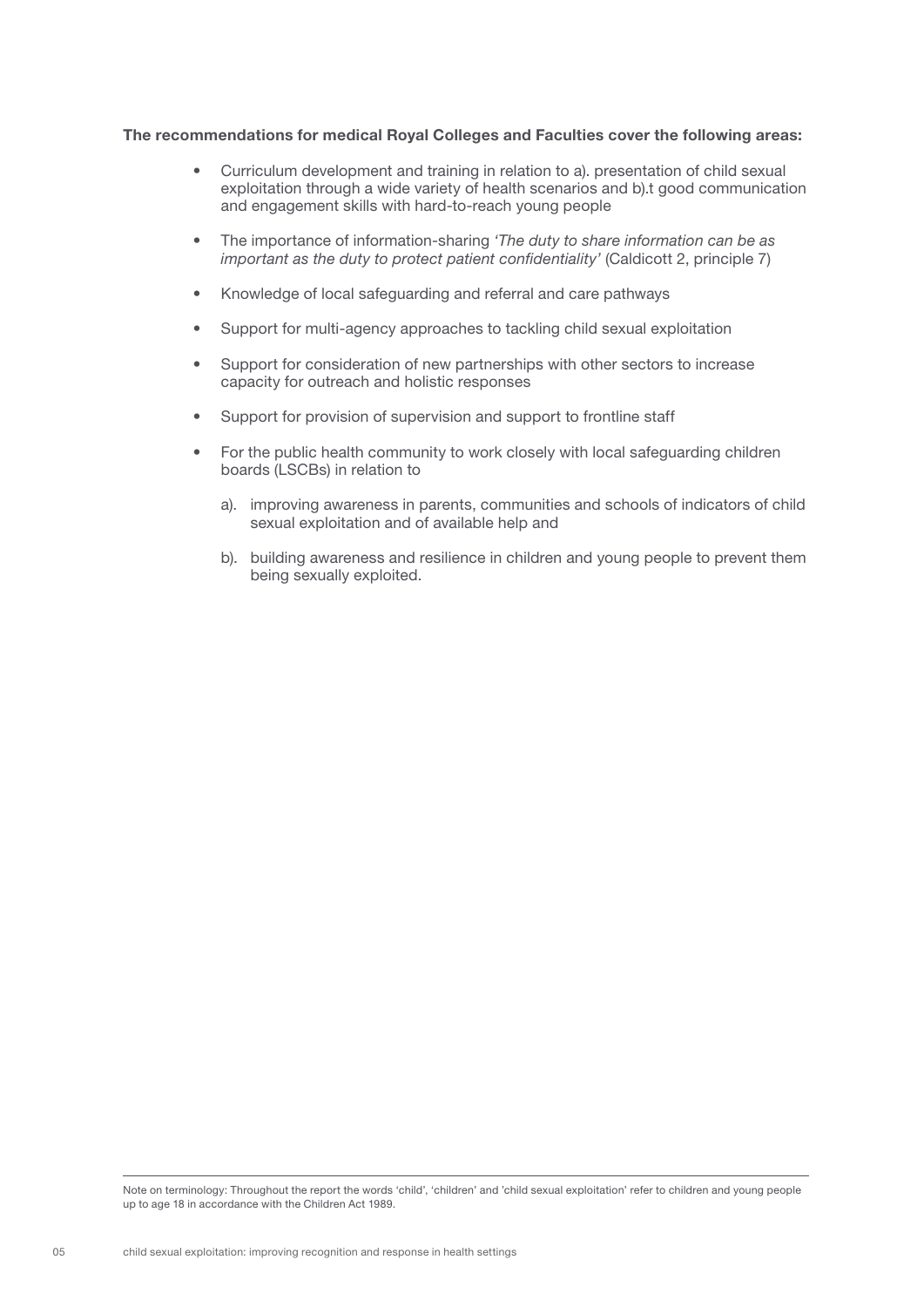## 1.0 INTRODUCTION: PURPOSE OF THIS DOCUMENT

Child sexual exploitation (CSE) is a form of child sexual abuse. Children and young people affected by sexual exploitation can present with a range of physical and/or emotional problems to a wide range of health settings. It is therefore essential that doctors across all specialties as well as other health care professionals are aware of the range of presentations and that they know how to respond appropriately. The purpose of this report is to make recommendations to the medical Royal Colleges and Faculties to help:

- Raise professional awareness of the indicators of sexual exploitation in order to identify children and young people affected by sexual exploitation who are presenting to health settings
- Support health care professionals in communicating with and engaging young people in this situation so that they are encouraged to share information with professionals
- Ensure that health care professionals feel equipped to refer sexually exploited children in a safe and appropriate manner to local services for assistance.

The Academy of Medical Royal Colleges (the Academy) is the coordinating body for 21 medical Royal Colleges and faculties which represent over 220,000 doctors across all fields of medicine. The working group had representation from several medical Royal Colleges and Faculties and is grateful for the contributions it received from other health disciplines and groups. The purpose of the Academy's CSE Working Group was to consider what specifically the medical Royal Colleges could do to improve awareness and recognition of and response to child sexual exploitation.

Note on terminology: Throughout the report the words 'child', 'children' and 'child sexual exploitation' refer to children and young people up to age 18 in accordance with the Children Act 1989.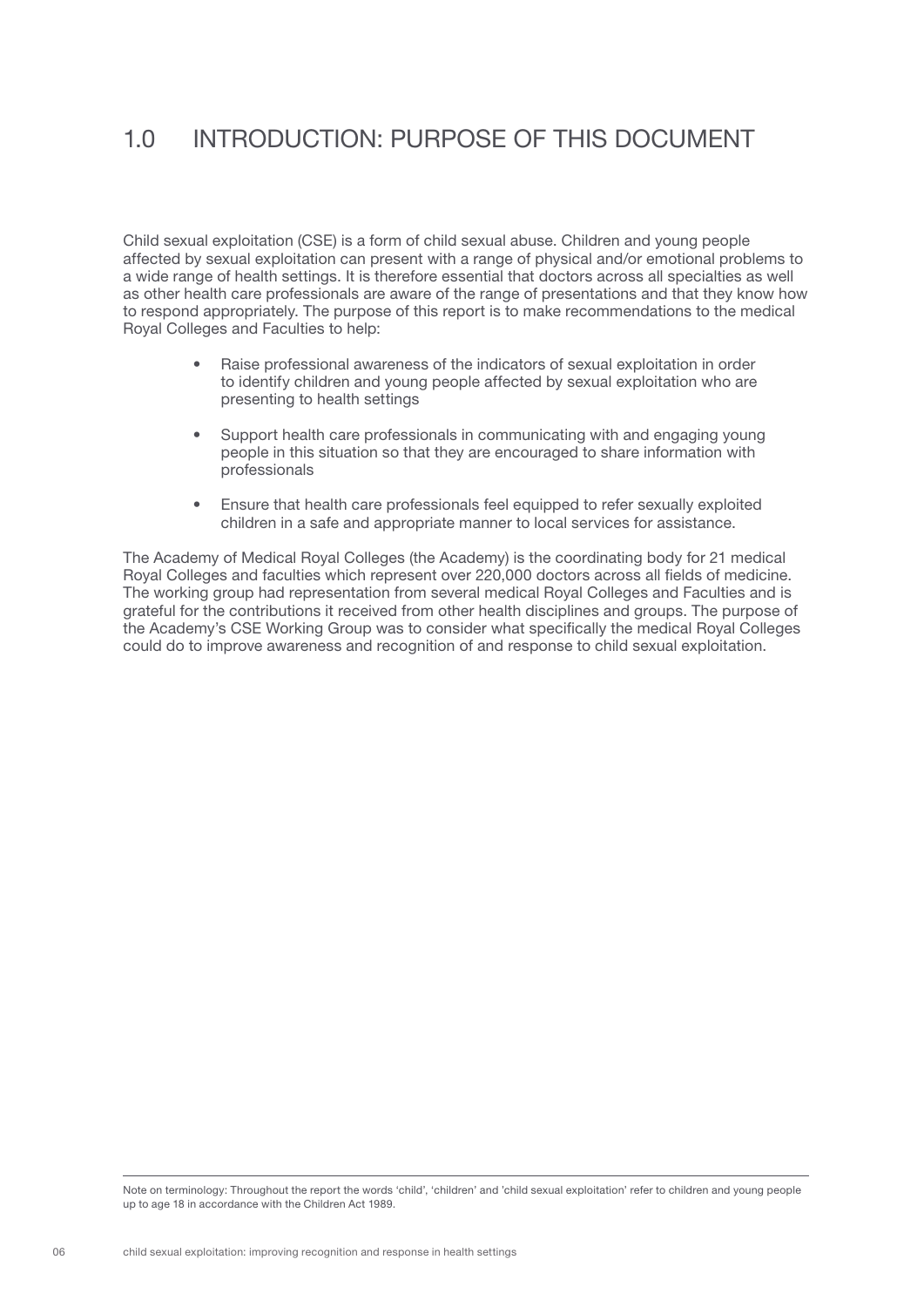### 2.0 BACKGROUND

This work takes place in the wider context of increasing public awareness of child sexual abuse and child sexual exploitation. There have been a number of high profile cases relating to child sexual exploitation that have been widely publicised. In 2010, Operation Retriever in Derby resulted in the arrest and conviction of a group of 13 defendants on 70 offences that related to the sexual exploitation of children and young people. Operation Kern subsequently resulted in the conviction of eleven individuals who had separately been involved in sexual exploitation. In May 2012, nine men from Rochdale and Oldham were convicted of offences that included: rape, sexual activity with a child; sexual assault, trafficking in persons for the purposes of prostitution/ trafficking within the UK for sexual exploitation.

In June 2013, seven men from Oxford were sentenced for offences related to child sexual exploitation that included: rape of a child under 13, trafficking in persons for the purposes of prostitution/trafficking within the UK for sexual exploitation, accusing or inciting child prostitution. In February 2014, four men in a child sex abuse ring from Peterborough were sentenced for offences that included: causing or inciting a child to engage in sexual activity, causing or inciting child prostitution or pornography; rape, sexual activity with a child, sexual touching / sexual activity with a child under 16. Very recently in August 2014, the Independent Inquiry into Child Sexual Exploitation in Rotherham by Professor Alexis Jay identified the shocking exploitation of at least 1400 children and young people between 1997 and 2013. The report raised many concerns about the treatment of victims and identified failures by the police, social care managers and officials in their response.

An ITV documentary in October 2012 ('Exposure, the other side of Jimmy Savile') led to Operation Yewtree. In January 2013, Giving Victims a Voice<sup>1</sup>, was published - a joint report between the Metropolitan Police and the NSPCC into sexual allegations against Jimmy Savile. That report noted that since Operation Yewtree began in October 2012 approximately 600 people had come forward to provide information to the investigative team. The total number of these relating to Savile was expected to be about 450, mainly alleging sexual abuse. Operation Yewtree has broadened its remit to include non-Savile related allegations.

The first hand testimony of victims in court and in the media and the learning from police operations and case reviews have raised awareness of the extent of and forms that child sexual exploitation can take. Reviews such as the Operation Kern Learning Review<sup>2</sup> carried out by Derby Safeguarding Children Board have given important insights into the impact of investigative and court processes on young people and their families and how professionals should approach and support children and families.

Given the consequences for physical and mental health for some children and young people who have been sexually exploited, this presents a major public health concern necessitating consideration of a more systematic approach to prevention and intervention.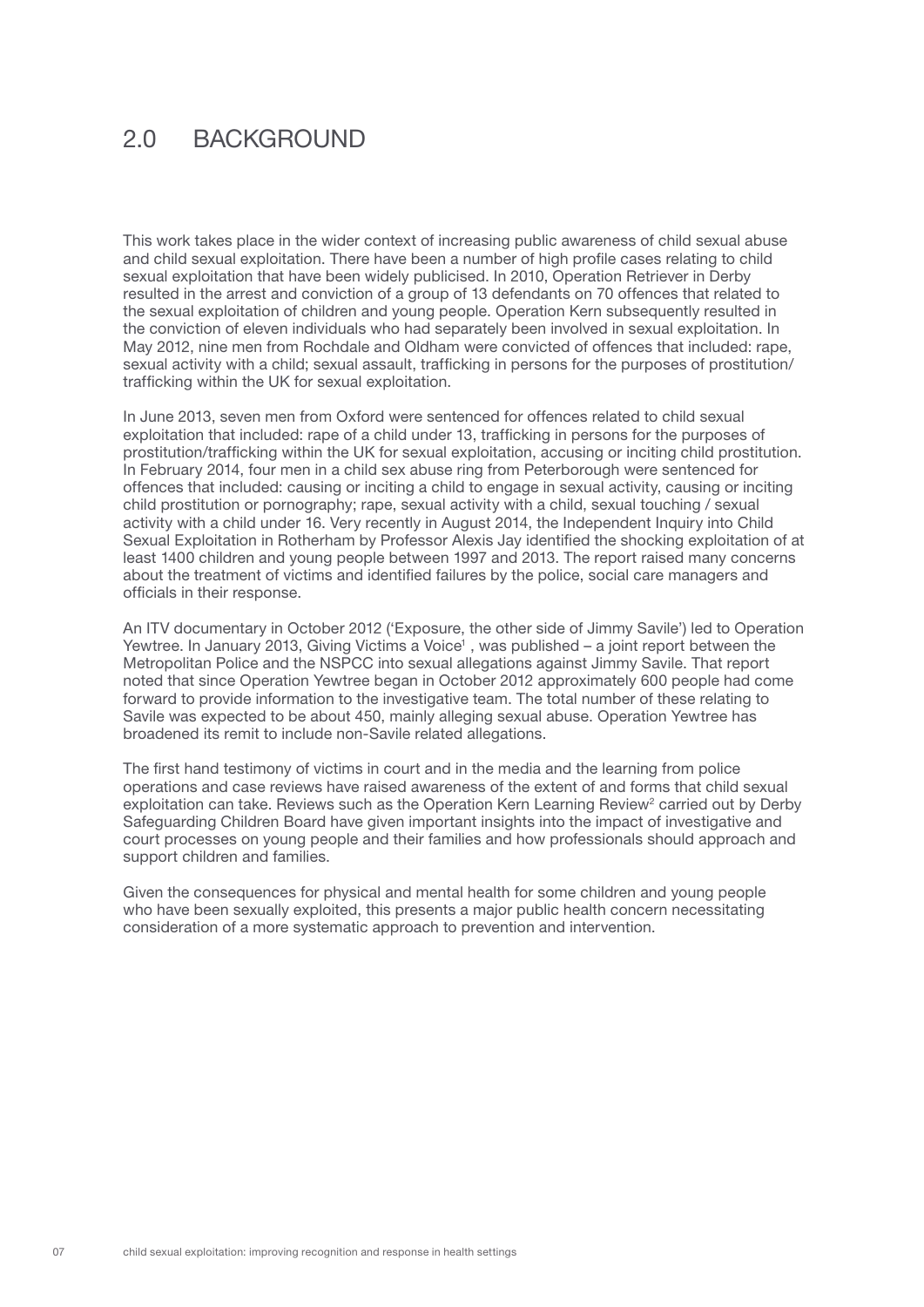# 3.0 DEFINITION: WHAT IS CHILD SEXUAL EXPLOITATION?

Child sexual exploitation is defined as follows:

*'Sexual exploitation of children and young people under 18 involves exploitative situations, contexts and relationships where young people (or a third person or persons) receive 'something' (e.g. food, accommodation, drugs, alcohol, cigarettes, affection, gifts, money) as a result of them performing, and/or another or others performing on them, sexual activities. Child sexual exploitation can occur through the use of technology without the child's immediate recognition,*  for example, being persuaded to post sexual images on the internet/mobile phones without *immediate payment or gain.*

*In all cases, those exploiting the child/young person have power over them by virtue of their age, gender, intellect, physical strength and/or economic or other resources. Violence, coercion and intimidation are common, involvement in exploitative relationships being characterised in the main by the child or young person's limited availability of choice resulting from their social/economic and/or emotional vulnerability.'* 

(Safeguarding Children & Young People from Sexual Exploitation, Department for Children, Schools and Families [DCSF], 2009)<sup>3</sup>

There are different ways in which sexual exploitation may take place such as:

- An inappropriate relationship often characterised by a significant age difference - the perpetrator exercises power over the young person through giving them something they need in exchange for sexual activity.
- The 'boyfriend' model the young person is groomed to view the person as a boyfriend but is then forced into performing sexual behaviours for others.
- Peer-on-peer exploitation the young person is drawn into sexual activities by their peers e.g. as part of the ritual of belonging to a gang

In contrast to other forms of sexual abuse, children and young people who are sexually exploited may not recognise that they are being abused as they perceive the perpetrator as giving them something they need or want. This may change over time as the perpetrator's behaviour becomes more coercive, but fear of consequences may stop them from disclosing. Both girls and boys can be sexually exploited (72% of cases identified in the Office of Children's Commissioner's Inquiry were girls, 9% were boys, and 19% were not gender specified).4

Perpetrators may be acting as individuals, or as part of a group targeting and sexually exploiting children and young people or as part of a gang. In the gang scenario, sexual exploitation is a by-product of the deviant values held by members, rather than the main purpose of the gang.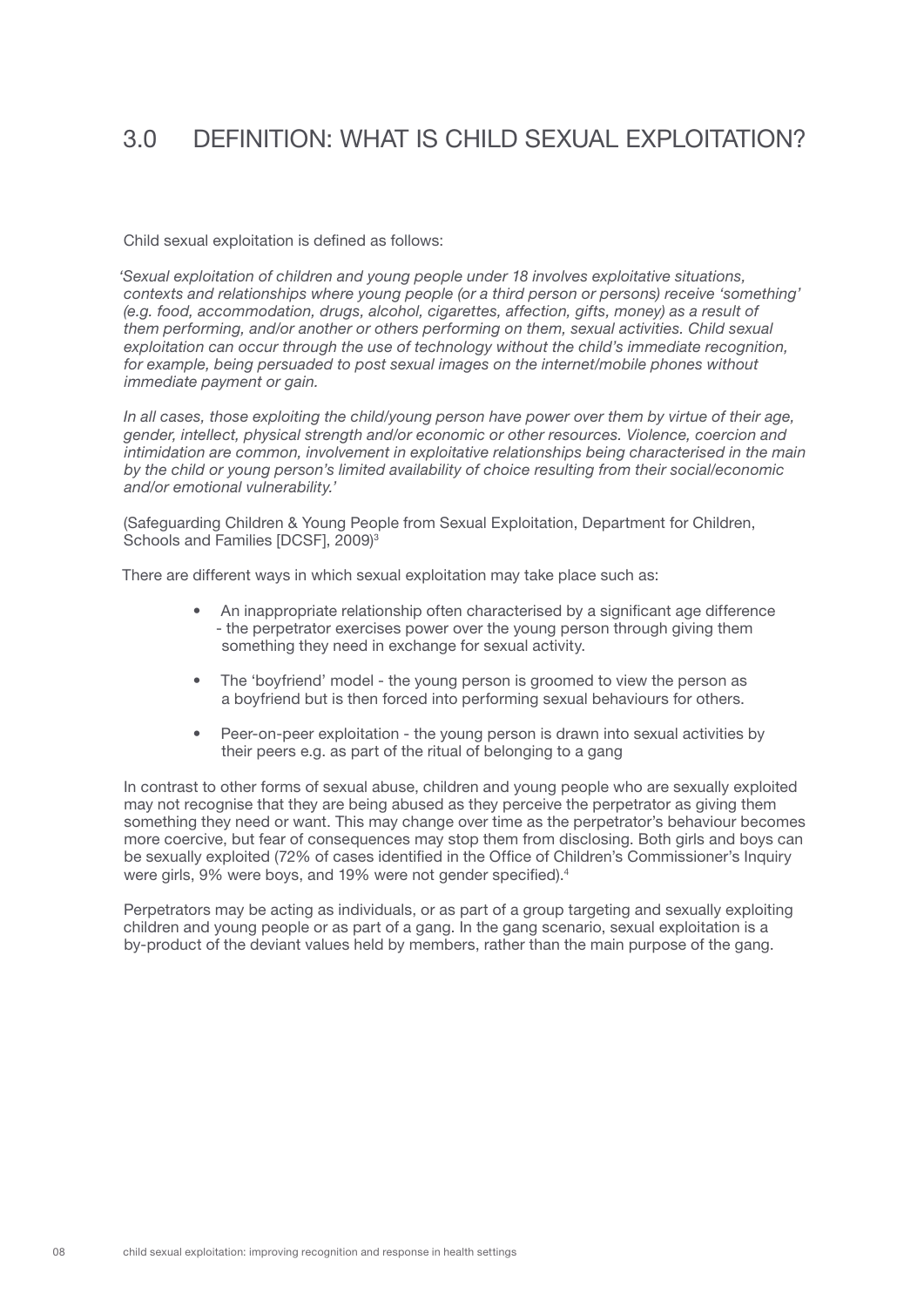The following illustrative quotes are taken from *'Not a World Away'* Beckett, 20115

### Young woman

*'I was 12, maybe a wee bit older, and I remember ….and my mummy run out of drink and she says to me, there was fellas in the house and she says to one of them to take me up the stairs and she got me to go with this man for a bottle of vodka for her'*

#### Residential unit worker

*'There was a guy running parties for sex. What was described to me was someone initially looking after you, taking you out, buying you clothes, looking after you, giving you lots of emotion and care. Then there were parties where other girls were there and it became a going upstairs with one person type of thing, but then it came down to being the only girl with four or five men and it became quite frightening. There was also a separate pornography side to it, and they were getting pulled into that as well'*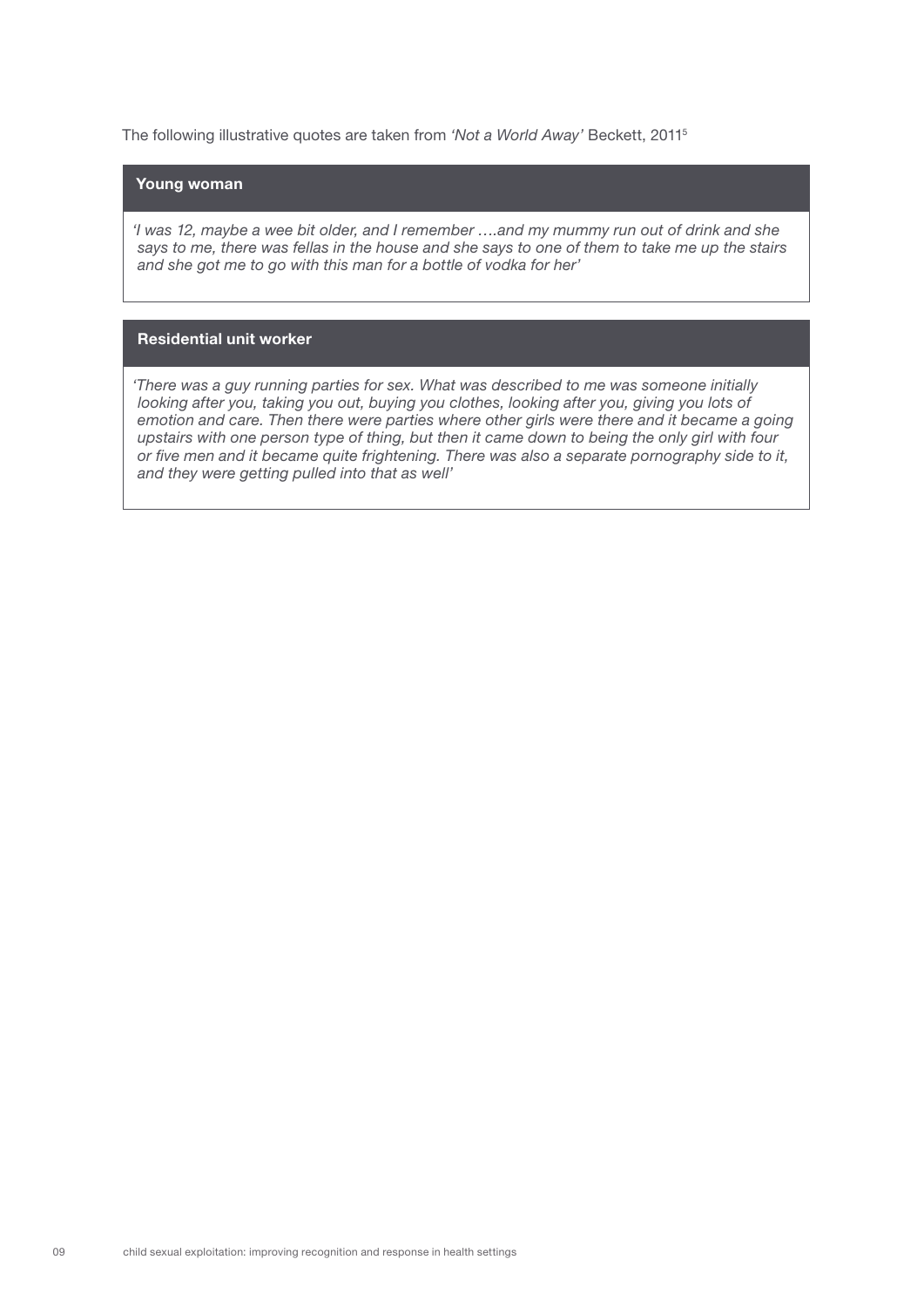# 4.0 PREVALENCE OF CHILD SEXUAL EXPLOITATION

Prevalence data for child sexual exploitation is difficult to capture for various reasons including:

- The low levels of reporting by young people themselves. Young people may not perceive themselves as sexually exploited. They may experience obstacles to disclosure when they do try to tell someone.
- The variable levels of awareness and confusion around the definition. Professionals may not perceive situations as exploitative when they are e.g. seeing a young person as making a 'choice' about a sexual relationship, or having misperceptions about what a typical victim would look like, e.g. assuming that if someone seems 'streetwise' they would not be at risk.
- The difficulties around intelligence gathering and information sharing in some health settings there are dilemmas about information-sharing which may lead to under-reporting of child sexual exploitation. There can be a lack of clarity about information sharing between agencies, which may have different ways of working (professional culture) and levels of confidentiality.
- The inconsistent recording of data child sexual exploitation is not a diagnosis so it is hard to get good data on it from health settings.

For all these reasons, it is very likely that the available data represents an under-reporting of the extent of child sexual exploitation. The data sources that do exist show the following picture:

- 16,500 children at risk of child sexual exploitation in England during the period from April 2010 to March 2011 – this estimate is from the information submitted to the Office of the Children's Commissioner Inquiry into Child Sexual Exploitation in Gangs and Groups.4
- • 2,409 children confirmed as victims of sexual exploitation in gangs and groups in England during the period from August 2010 to October 2011.4
- 1,875 cases of localised grooming reported by the Child Exploitation and Online Protection Centre (CEOP 2011).<sup>6</sup>
- Child sexual exploitation is an issue of concern for 1 in 7 young people known to social services in Northern Ireland; 1 in 5 is deemed to be at significant risk (Beckett 2011).<sup>5</sup>

Data on child sexual abuse of all types will include some cases of child sexual exploitation within the data set:

- One in 20 children (4.8%) have experienced contact sexual abuse (NSPCC data on children age 11-17, Radford et al, 2011).<sup>7</sup>
- International studies indicate that 8-31% in girls and 3-17% in boys have experienced sexual abuse. (Barth et al. 2012).<sup>8\*</sup>

Given the relatively small number of sexually abused children and young people receiving assistance from services, the studies would suggest that child sexual abuse is under-reported and not always recognised by those in contact with affected children and young people.

<sup>\*</sup> The variation is due to differences in definitions (e.g if you include non-contact abuse that increases rates) and in the way the study is carried out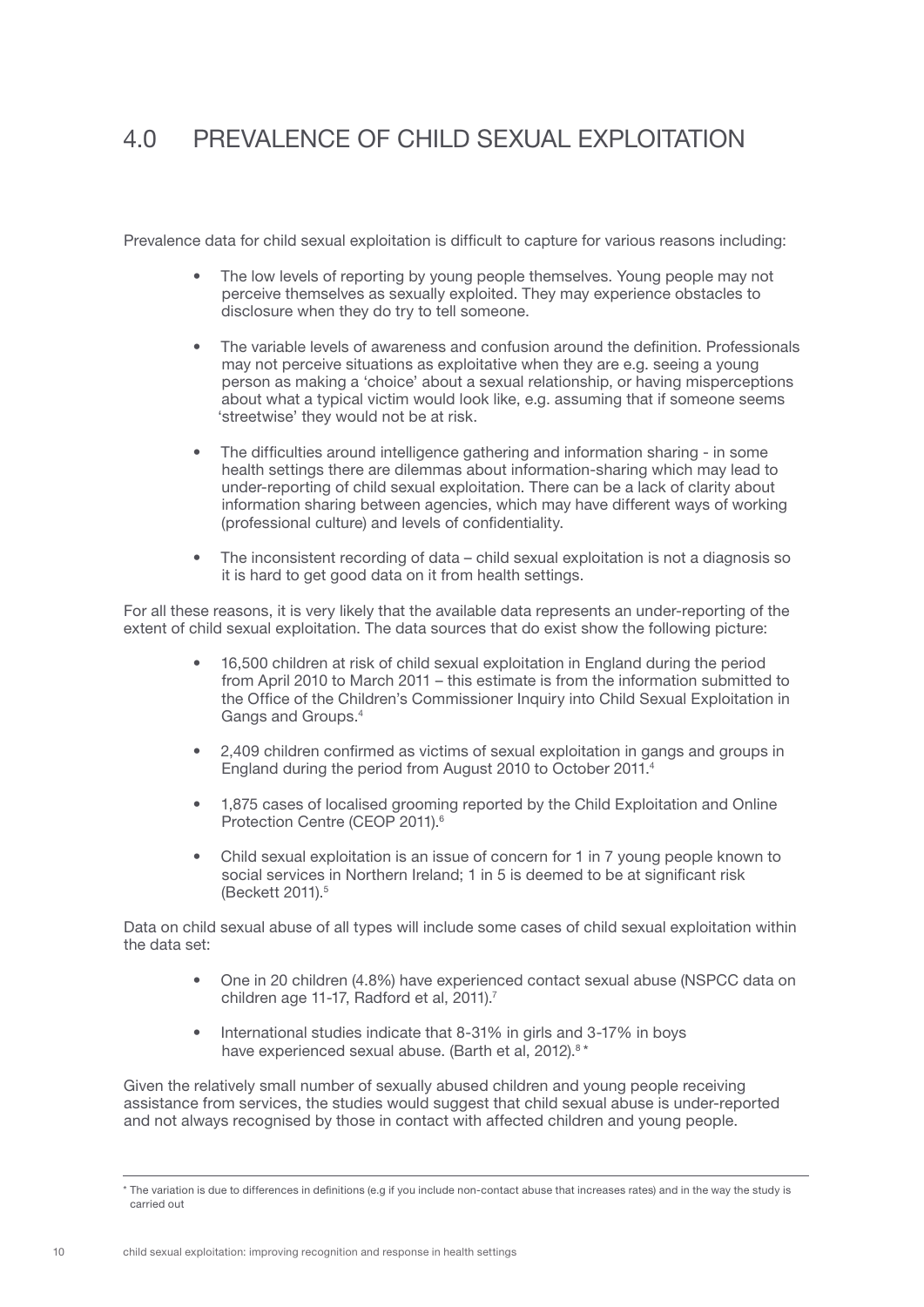# 5.0 LEGAL FRAMEWORK

Although there is no specific offence of child sexual exploitation, the Sexual Offences Act 2003 provides clarity on the protection of children from sexual exploitation as follows:

- Children under 13 cannot legally consent to sex (it is statutory rape)
- • Sexual activity by adults with children under 16 is unlawful
- Provides further information regarding child sex offences committed by children or young persons under 18
- Provides an offence of arranging or facilitating commission of a child sex offence
- Provides an offence of meeting a child following sexual grooming
- • Covers sexual offences of children under 18 where the offender has abused a position of trust
- • Covers exploitation of children through prostitution and pornography which is for children up to age 18, i.e. includes 16 and 17 year olds.

The above legislation applies to England and Wales. Scotland and Northern Ireland are considered as separate jurisdictions – for more information on legislation in each jurisdiction see http://www.fpa.org.uk/factsheets/law-on-sex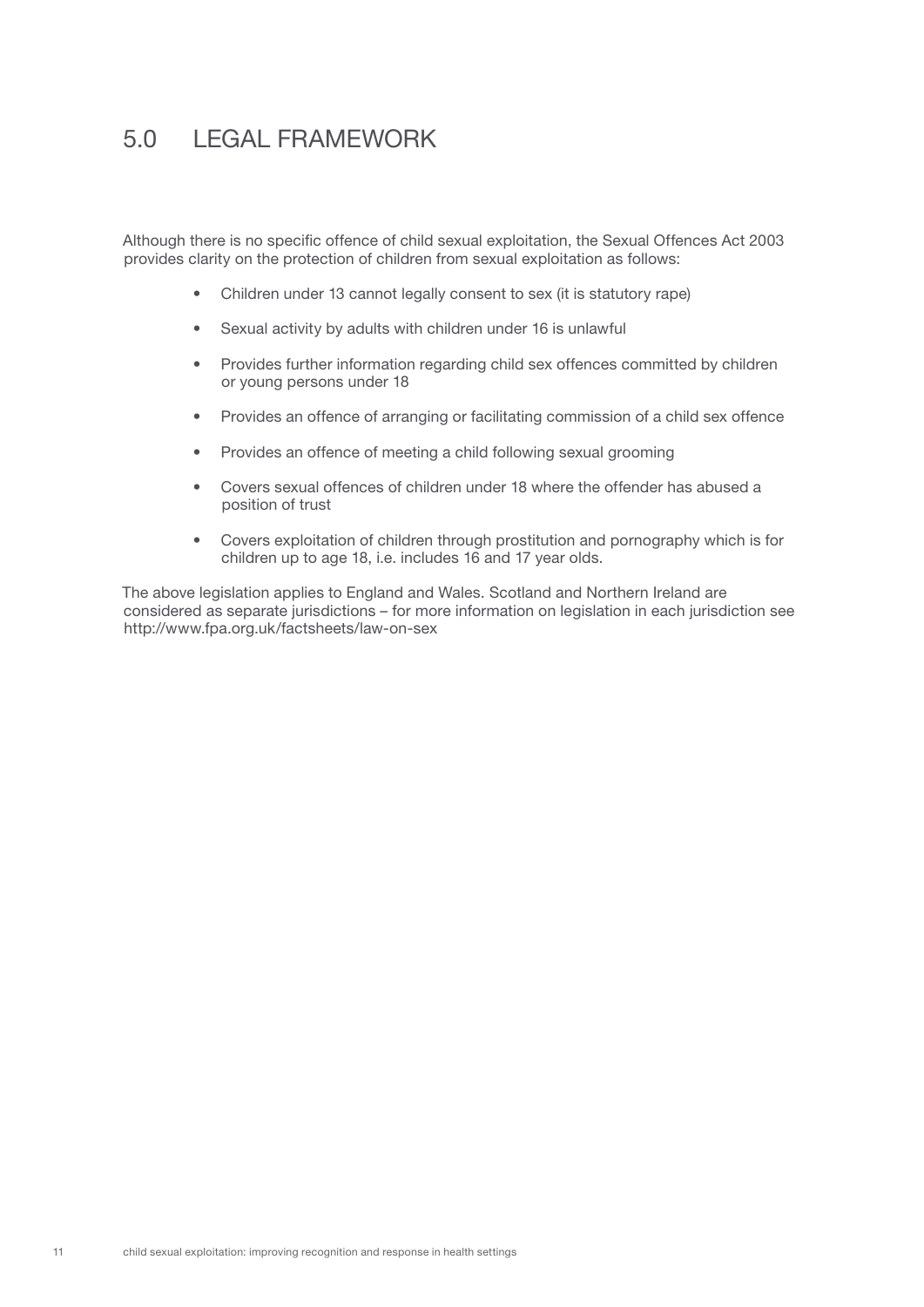### 6.0 OTHER KEY REPORTS AND GUIDANCE

The DCSF 2009 supplementary guidance to Working Together, on Safeguarding Children and Young People from Sexual Exploitation<sup>3</sup>, provides a clear framework for the assistance of children and young people in this situation. The key areas are:

- **Prevention**
- **Identification**
- Intervention
- **Protection**
- • Prosecution

The guidance is clear about the specific responsibilities for health services. Health services are seen as being in a key position to recognise and assist children and young people who are suffering sexual exploitation. They may also be in a position to identify concerns about adults who may be perpetrators of sexual exploitation.

Sexual health services, genito-urinary medicine services and community contraceptive clinics will be aware of sexually active young people and may pick up indicators of sexual exploitation. They should always be alert to these signs and should follow safeguarding processes.

Paediatric and Accident and Emergency staff may identify signs of sexual and physical abuse or signs of violence when young people present with injuries. Young people may also present due to alcohol or drug misuse or overdose. These staff may be able to refer to other agencies for assistance, but also (with consent), collect evidence through their medical examinations, which may assist in investigation and prosecution (e.g. DNA from semen, photographs of injuries).

Mental health services, including child and adolescent mental health services (CAMHS), adult mental health services, and substance misuse services may encounter children and young people at risk of or suffering sexual exploitation, or they may have concerns about adults suspected of being perpetrators of sexual exploitation. Health staff working with looked after children and care leavers should be aware of the indicators of sexual exploitation and be alert to concerns in this vulnerable group.

The Deputy Children's Commissioner recently chaired a two year Inquiry into Child Sexual Exploitation in Gangs and Groups (CSEGG), which started in October 2011 and reported in November 2013. The interim report in 2012 '*I thought I was the only one. The only one in the world*' gave information about the nature and scale of the problem.4 It also highlighted the additional physical and emotional abuse that some of these young people experienced. A useful 'Warning Signs and Vulnerabilities Checklist' was developed to assist practitioners in recognising children and young people at risk of sexual exploitation (interim report, 2012).4

The final CSEGG report *'If Only Someone had Listened'* (2013) identifies the foundations of good practice to help this vulnerable group: a focus on the child, gaining a child's confidence, effective leadership, strategic planning; 'everyone on the alert', spotting the warning signs, joined up working, early identification and pre-emptive action in order to break up networks, scrutiny and oversight to ensure that outcomes are being met.9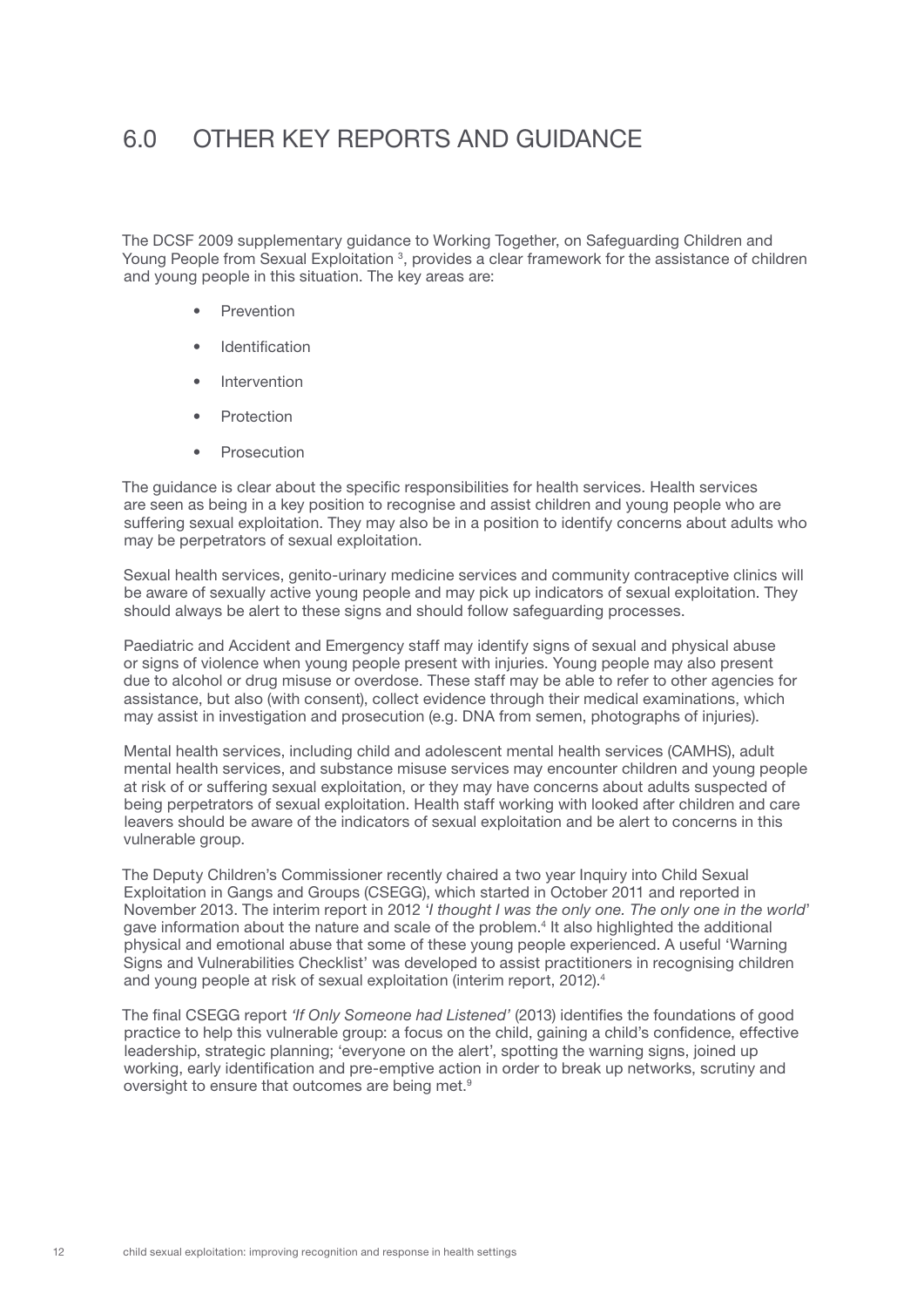The Department of Health has been exploring what more can be done to highlight the particular needs of children and young people, who have been sexually exploited, through a health working group, which reported in Jan 2014.10 The recommendations included further work to develop the evidence base, the need for health professionals to receive appropriate training in this area in order to improve recognition and response and the need to support the involvement of health professionals in multi-agency work and the development of local care pathways for treatment and recovery services. The report gave clear guidance on information-sharing highlighting the importance of safeguarding children and young people in this situation.

A recent NSPCC report *'No one noticed, no one heard - a study of disclosures of childhood abuse'* (2013) highlighted the problems young people encountered in disclosing.11 Sixty young adults, who had experienced different types of abuse and violence in childhood, were interviewed about their experience of disclosure. The key points were that the majority (80%) had tried to tell someone about the abuse during their childhood; many disclosures were either not recognised or understood, or they were dismissed, played down or ignored, with no action being taken to support the young person.

The young people said that they wanted someone to notice that something was wrong and to be asked direct questions. They wanted professionals to investigate sensitively but thoroughly and they wanted to be kept informed about what was happening. Disclosing abuse was difficult and the majority had negative experiences at some point, often to do with people responding poorly. Positive experiences were around being believed, protective actions being taken and the provision of emotional support.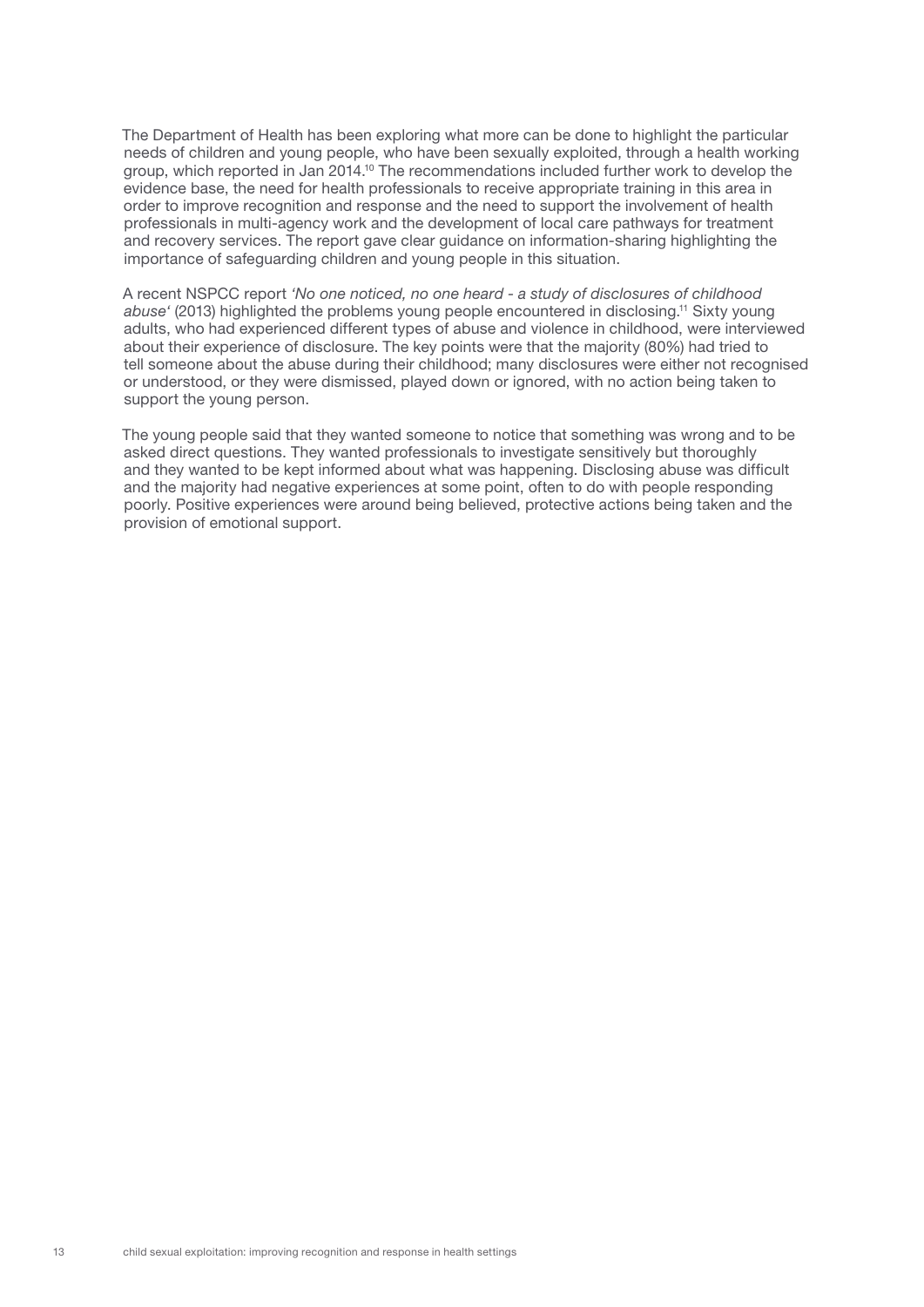### 7.0 IDENTIFYING CHILD SEXUAL EXPLOITATION

#### Vulnerability factors for CSE

Whilst generally more females than males suffer from CSE and the average age when concerns are first identified is 13-15 years old, no one is immune. Particular life experiences associated with increased risk of CSE are:

- • Family dysfunction
- Prior (sexual) abuse or neglect
- Going missing / running away
- • Substance misuse
- • Disengagement from education
- Social isolation
- Low self esteem
- • Socio-economic disadvantage
- • Learning difficulties / disabilities
- Peers who are sexually exploited
- • Gang-association
- • Attachment issues
- • Homelessness
- • Being in care

Possible warning signs of CSE (drawn from CCSEGG interim report, 2012)<sup>4</sup>

- • Missing from home or care
- • Physical injuries
- Drug or alcohol misuse
- Involvement in offending
- • Repeated STIs, pregnancies and termination
- Absent from school
- Change in physical appearance
- • Evidence of sexual bullying/vulnerability through the internet and/or social networking sites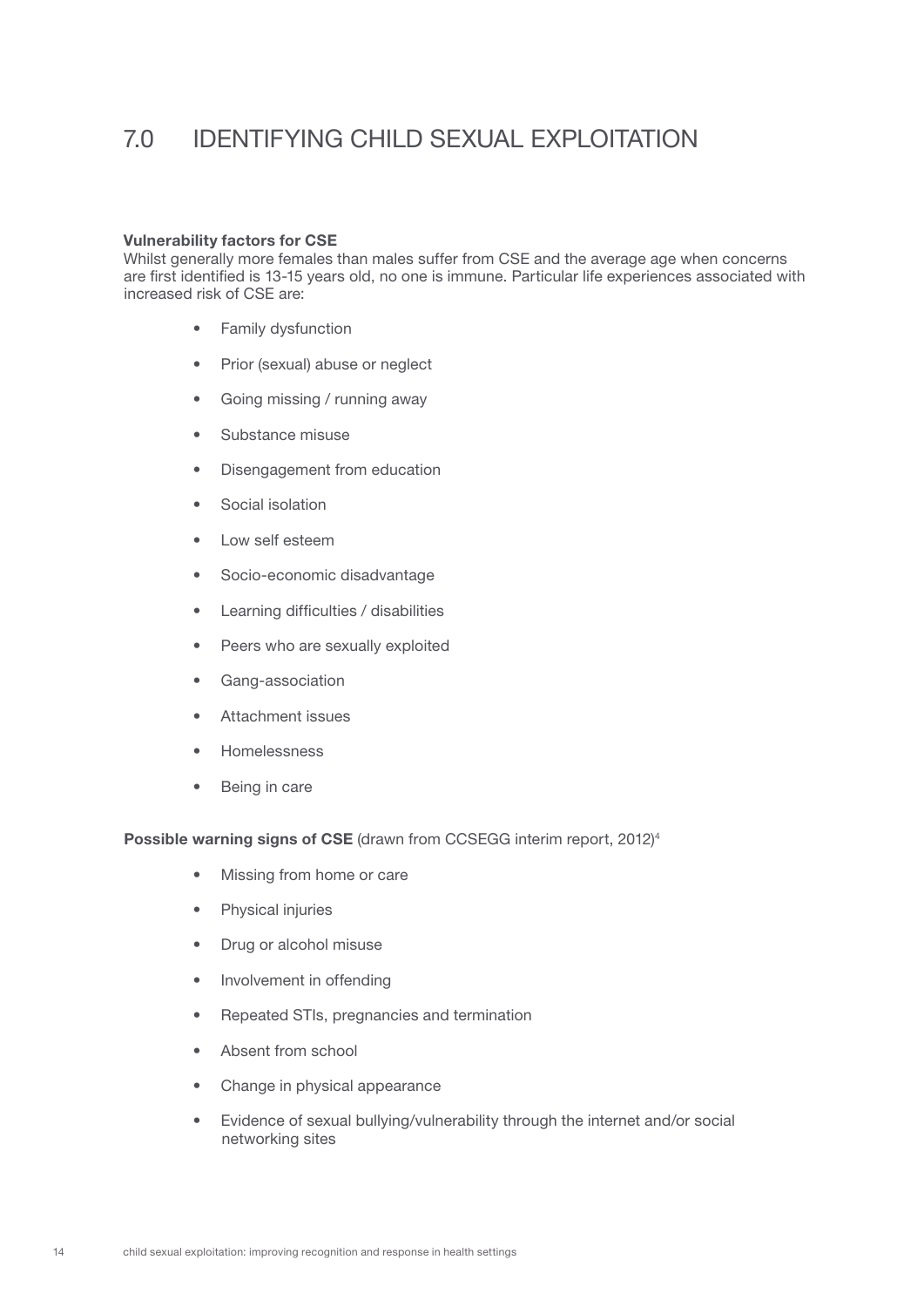- Estranged from their family
- Receipt of gifts from unknown sources
- Recruiting others into exploitative situations
- Poor mental health
- • Self-harm or thoughts of or attempts at suicide

### Identifying child sexual exploitation in health settings

| PHYSICAL HEALTH presentations of CSE |                                 | MENTAL HEALTH presentations of CSE |                                                                 |  |
|--------------------------------------|---------------------------------|------------------------------------|-----------------------------------------------------------------|--|
| These may include:                   |                                 | These may include:                 |                                                                 |  |
| ٠                                    | Poor self-care                  | ۰                                  | <b>Emotional symptoms</b>                                       |  |
|                                      | <i>Injuries</i>                 |                                    | Trauma symptoms                                                 |  |
| $\bullet$                            | Sexually transmitted infections | $\bullet$                          | Self-harming behaviour                                          |  |
| ٠                                    | Contraceptive advice            | $\bullet$                          | Problem behaviours e.g. running away,<br>risk-taking behaviours |  |
|                                      | Termination                     | $\bullet$                          | Problems in relationships                                       |  |
|                                      | Pregnancy                       |                                    |                                                                 |  |
| ٠                                    | Drug and alcohol problems       |                                    |                                                                 |  |
|                                      | Medically unexplained symptoms  |                                    |                                                                 |  |

Certain services have developed structured tools that can assist clinicians in identifying children and young people at risk of sexual exploitation. The King's Youth Sex Safeguarding Form (KYSS) used in King's College Hospital A&E in London is such a tool incorporating information about risk factors, questions to cover, and a decision tool to guide the clinician. (Appendix A). The British Association of Sexual Health and HIV (BASHH) in collaboration with Brook with the support of the Department of Health have developed a national pro forma for use by sexual health providers that may also be useful in other settings. (Appendix B).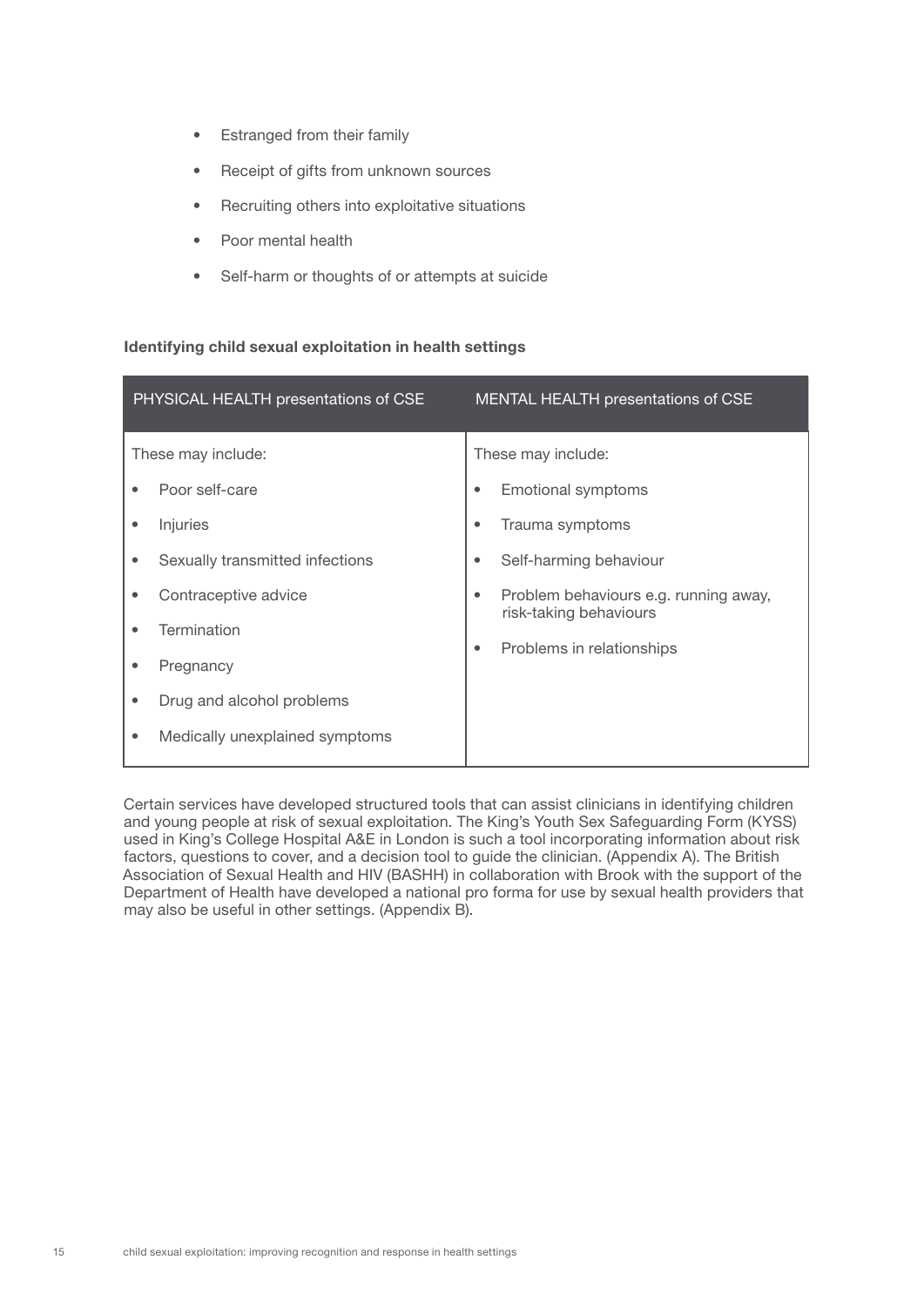# 8.0 THEMES FROM THE WORKING GROUP

- The ethics and challenge of treating young people who may not perceive themselves as exploited was explored. Young people may present to health settings with multiple complex factors rather than a single issue. Professionals may misunderstand and see young people as exercising choice rather than being exploited. The health professional needs to have good communication and engagement skills and to be persistent rather than give up.
- The challenge of getting good information from health professionals about this group in view of the dilemmas around confidentiality and information sharing was explored. The importance for health professionals of considering the child's safety and wellbeing as paramount and balancing safeguarding and confidentiality was considered.
- The need to raise awareness and identification of child sexual exploitation across the health sector and to develop good communication skills through training and continuing professional development was highlighted. In relation to this vulnerable group, health professionals need to avoid making automatic assumptions that young people are making informed choices about sexual relationships.
- The importance of helping young people to access physical health, and psychological and mental health services where appropriate was emphasised. This may involve the provision of managerial support for workers who form a relationship with a young person, where sufficient trust is built to facilitate initial disclosure, to work beyond the strict remits of their core task, in order to assist the process of engagement by this young person with the most relevant local service for addressing CSE-related needs. Good knowledge of local provision and referral pathways in both statutory and third sector is important. Third sector organisations such as Barnardos have developed innovative approaches to engaging and responding to this group.

Five key components were identified to improving the response of health professionals to child sexual exploitation:

- **Training**
- **Awareness**
- **Recognition**
- **Response**
- Supervision and support

The following practice example from a busy inner city Accident and Emergency Department, with partnership working between the NHS and the third sector, incorporates these components and demonstrates how these issues can be addressed in the everyday work programme of health settings: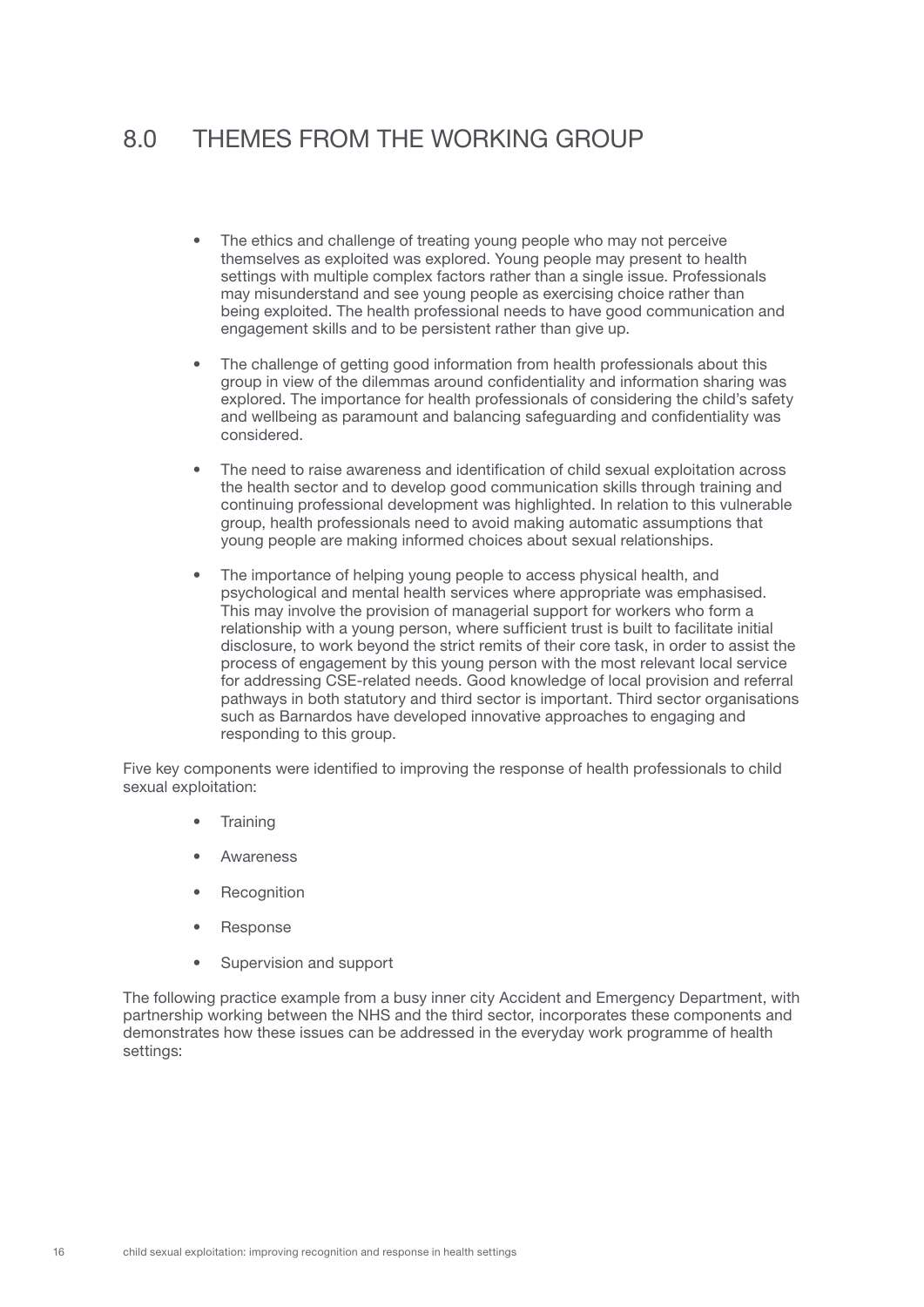### PRACTICE EXAMPLE: KING'S YOUTH VIOLENCE PROJECT, KING'S COLLEGE HOSPITAL, LONDON

#### Project leads:

Dr Emer Sutherland, Clinical Lead for the ED, Tricia Fitzgerald, Head of Nursing ED and Trauma, John Poyton, CEO Redthread Youth.

King's College Hospital Emergency Department (ED) has been working in partnership with Redthread, a local youth work charity since 2006. The ED and youth work staff work together with victims of youth violence who are treated and discharged from the ED or admitted to the major trauma centre. In late 2013 the King's Youth Violence project was expanded, by recruiting experienced female youth workers and training staff, to try to identify and support young people, who are potentially victims of child sexual exploitation. A particular concern in the area was exploitation in the gang environment.

Medical and nursing staff are trained by including a scenario in their child safeguarding training in the ED. Adult ED staff are included to capture 16 and 17 year-olds. The topic of sexual abuse or exploitation of adolescents is explicitly discussed with reference to high profile cases in the media and case reports within a gang environment. A clinical scenario is discussed involving a 14 year-old who attends with abdominal pain; it transpires in questioning that she has been sexually exploited by older adolescents near her home. Risk factors or vulnerabilities for exploitation are discussed and potential referral options including social care and the in-house youth work team.

The complexities of this history taking are summarised in a pro forma that also acts as a decision support tool. The KYSS form – King's Youth Sex Safeguarding, is a two-sided document that is intended to use for any sexual health presentation in an adolescent, and in any presentation of concern (see appendix A).

The youth work team are available to come and engage with young people in the ED. In addition to patients seen in the ED, the youth workers contact young people by phone who attend overnight or who do not wait to be seen. The youth workers can be called by the triage nurse, doctor or nurse practitioner. They can advocate and support the young person in real time in the ED and then follow them up in the community. If the criteria for social services referral are met in the ED a referral is made immediately and supported by the hospital safeguarding children's team.

If the social services criteria are not met, but staff have concerns, the youth workers continue to engage with the young person in the community in a youth friendly manner. They work together to understand the issues that the young person faces and support them in engaging with statutory partners. There is also a weekly A&E safeguarding meeting where children and young people presenting risks can be discussed with senior colleagues.

The project is in its infancy but there are emerging themes around young women attending with a "physical assault" who later come to disclose, with youth work support, that they have previously been sexually assaulted. There are young women seen, who may deny that there is any problem, and even being aggressive to hospital staff when the subject is raised, yet will engage with youth workers in the community, and slowly explore issues around violence and control in their lives. An evaluation is commencing.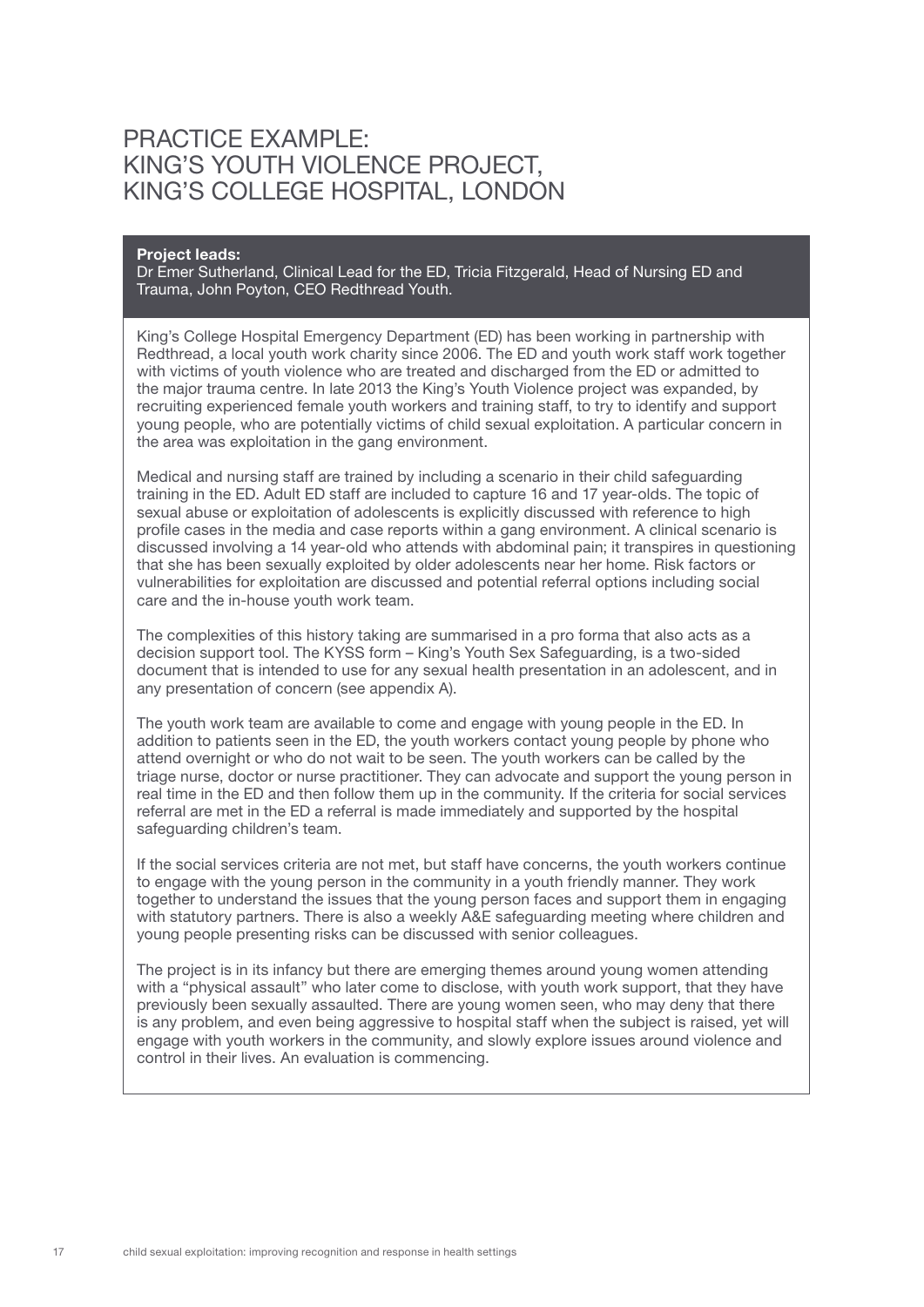# OTHER PRACTICE EXAMPLES

Appendix C illustrates how health can contribute to multi-agency working to assist children and young people at risk of sexual exploitation through Multi-Agency Sexual Exploitation (MASE) Panels.

Appendix D provides an example of an approach that engages hard-to-reach young people.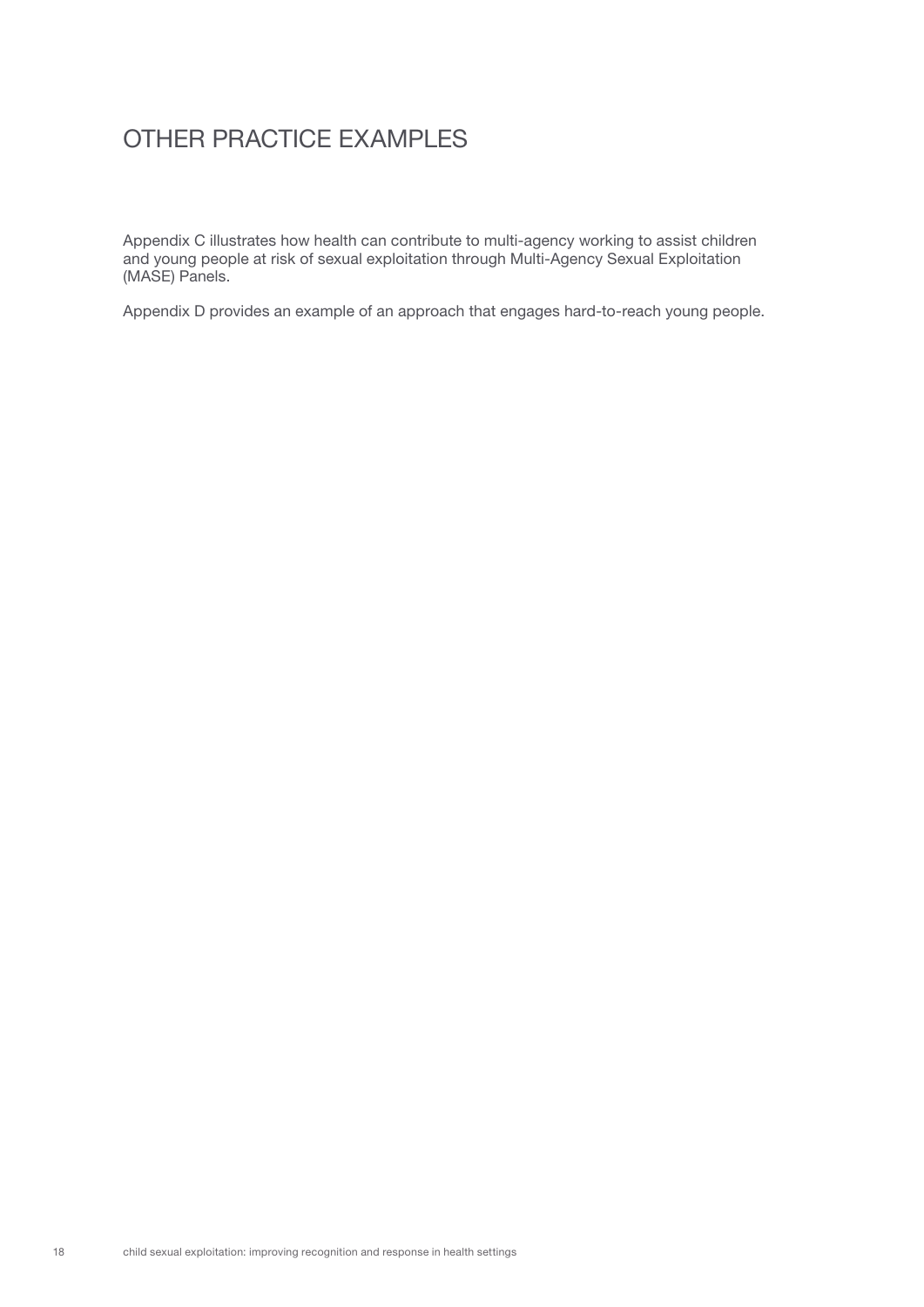### 9.0 RECOMMENDATIONS

The Academy Child Sexual Exploitation Working Group makes the following recommendations:

- 1. As part of their curricula review process, medical Royal Colleges and Faculties need to ensure that child sexual exploitation (CSE) is appropriately reflected for the relevant specialties, particularly with regard to recognising:
	- a). that CSE may present through a wide variety of health scenarios and
	- b). the importance of good communication and engagement skills with young people.

The Academy CSE Working Group hope that this document provides Colleges with relevant information that could be included in training materials.

- 2. The Generic Capabilities Review, being led by the GMC and due to complete by December 2014, should include consideration of skills relevant to engaging with hard to reach young people. This is a skill set of benefit to all health practitioners and encompasses a broad range of presenting health scenarios as well as those involving Child Sexual Exploitation.
- 3. The revised Caldicott principles include principle 7: *The duty to share information can be as important as the duty to protect patient confidentiality. Health and social care professionals should have the confidence to share information in the best interests of their patients within the framework set out by these principles. They should be supported by the policies of their employers, regulators and professional bodies.*<sup>12</sup>

 Medical Royal Colleges and Faculties should consider how they can reinforce their support for this message to their members, both generally and in regard to Child Sexual Exploitation, in their communications, policy and training activities. Medical Royal Colleges and Faculties should consider how they would advise members seeking guidance on information sharing in relation to an instance of suspected or confirmed child sexual exploitation.

- 4. The medical Royal Colleges and Faculties should encourage their members to keep up to date with local safeguarding protocols, local referrals and care pathways for children and young people affected by sexual exploitation. This might include, for example, drawing members' attention to this report through the usual College and Faculty communication channels and highlighting this recommendation.
- 5. The medical Royal Colleges and Faculties should publicly confirm their support for the principle of multi-agency joined up approaches towards tackling child sexual exploitation; recognising the implicit difficulty in this work and providing appropriate backing to individual members seeking to make contributions to such approaches or supporting their colleagues in their teams to do so.
- 6. The medical Royal Colleges and Faculties should publicly confirm their support for the consideration of new partnerships with other sectors as a way to increase capacity for outreach and holistic response to young people at risk, and provide appropriate backing to individual members seeking to explore and establish such approaches.
- 7. Whilst provision is a local responsibility, the medical Royal Colleges and Faculties should consider how they can encourage the availability and access to appropriate support and supervision for their members working with children who present safeguarding risks.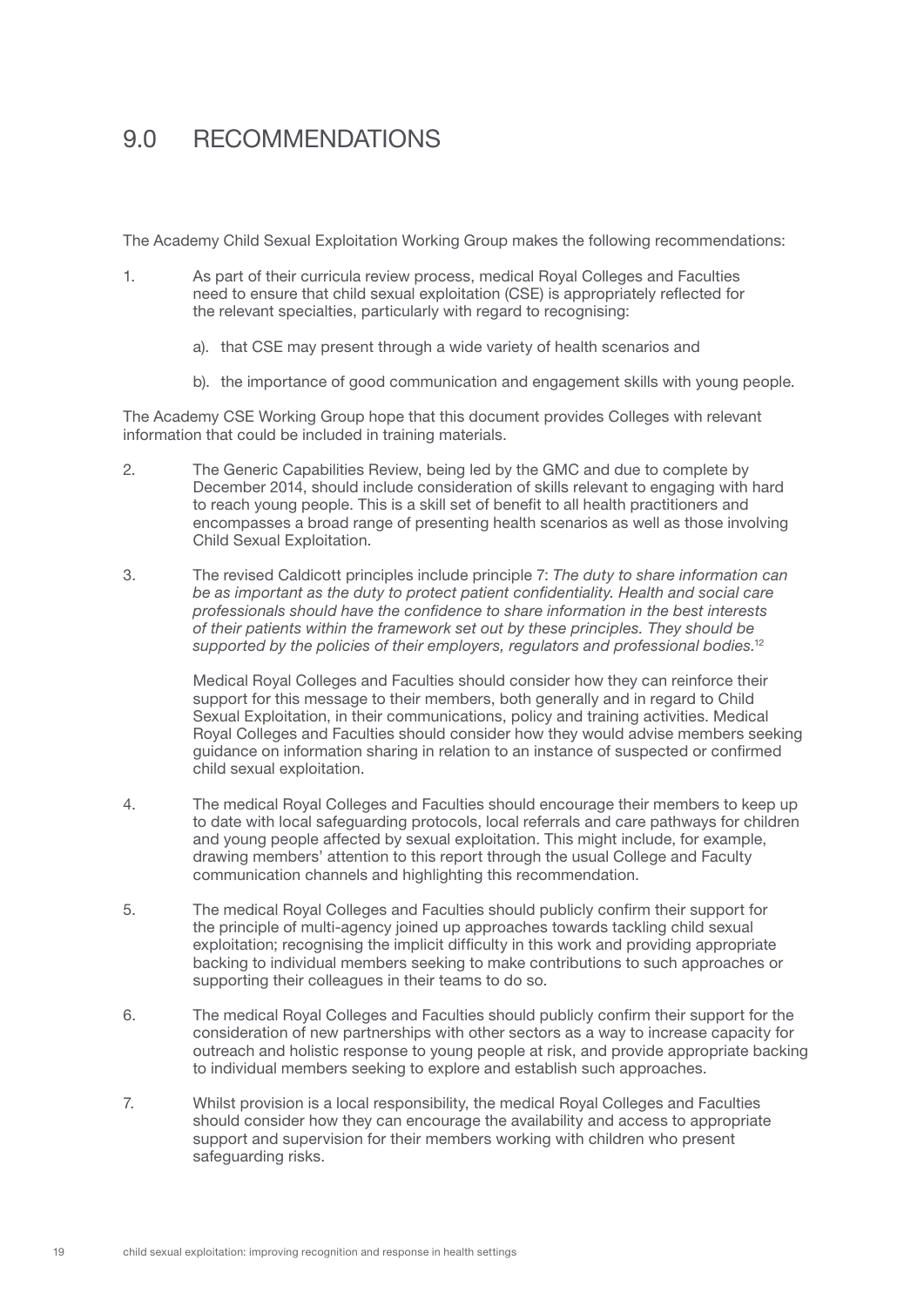- 8. The Faculty for Public Health should consider how they can encourage their members to work closely with local safeguarding children boards to improve awareness in parents, communities, and schools of indicators of child sexual exploitation and of available help. This would also include a focus on primary prevention to help build awareness and resilience in children and young people to prevent them being sexually exploited.
- 9. The Academy's Quality Improvement Network should review progress against the recommendations above in Summer 2015 and consider what, if any, further action may be required.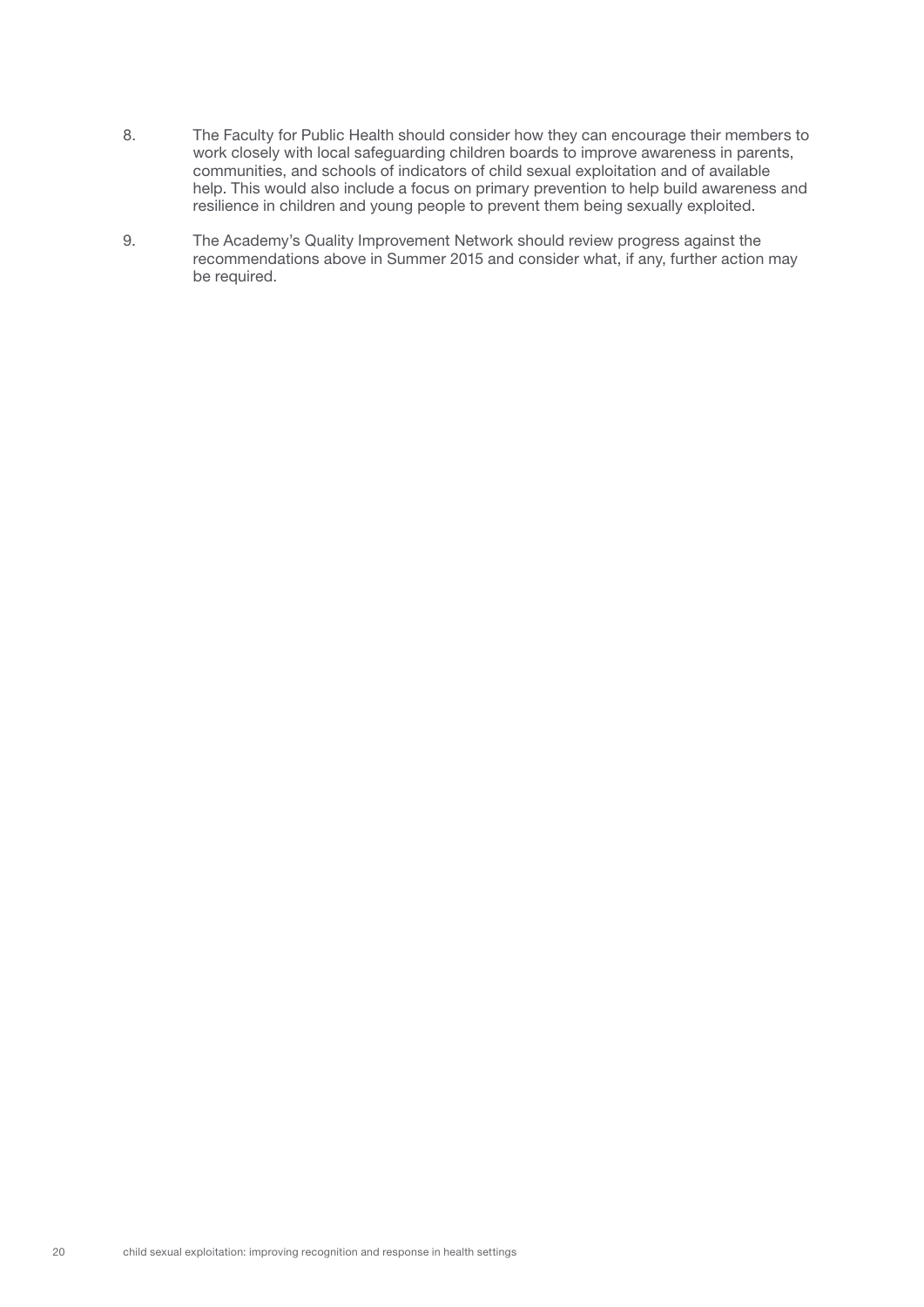### APPENDIX A KYSS FORM FROM KCH PROGRAMME

King's College Hospital **NHS NHS Foundation Trust** 

**KYSS FORM BURG'S YOUTH SEX SAFEGUARDING FORM** 

Name: Date:

**Age** (circle) <13 (**involve Paediatrics**) 13 14 15 16 17 18

### **Confidentiality discussed**

This is a confidential consultation. If we have concerns that you or someone else is at risk of serious harm then we may need to share information with others, but this is rare.

| Parent/guardian/person<br>with parental responsibility                                                     |     | <b>Address &amp; GP</b> | School / College                     |
|------------------------------------------------------------------------------------------------------------|-----|-------------------------|--------------------------------------|
| Aware you are here? $Y/N$ Details checked with<br>Aware of sexual activity? $Y/N$<br>Know of your partner? | Y/N | patient? $Y/N$          | Details checked with<br>patient? Y/N |
|                                                                                                            |     |                         | Are you attending? Y / N             |

|  |  | Questions to cover during consultation |  |
|--|--|----------------------------------------|--|
|  |  |                                        |  |

Who do you live with? Include siblings.

Are you in contact with any other services? Name and contact details if possible. Eg, Social Worker/ Mental Health Worker/ Key Worker / Youth Worker?

| Contact with Family planning clinic / GUM services? |                              |
|-----------------------------------------------------|------------------------------|
| Age at first sexual intercourse?                    | Number of lifetime partners? |
|                                                     |                              |

Multiple partners at present?

Current relationship: How long? Age of partner?

Current/past alcohol/drug use? How much/how often /provided by partner? Does use affect sexual activity choices?

Partner in position of trust? Power imbalance? Do you feel under pressure?

| Have you ever been made to have sex? (Non consensual) |       |
|-------------------------------------------------------|-------|
| Have you ever been paid, or given gifts for sex?      | Y / N |

| Questions to reflect upon (not to be asked to patient)                |       |
|-----------------------------------------------------------------------|-------|
| Any evidence of grooming/bribery?                                     | Y / N |
| Does the young person deny/dismiss/minimise your concerns about them? | Y / N |

| Fraser Guidelines. For under 16 s only                                             |                    |
|------------------------------------------------------------------------------------|--------------------|
| The young person understands the information given                                 |                    |
| Parental involvement explored with young person                                    | $\mathbb N$<br>Y / |
| The young person is likely to continue to have sex with or without treatment       | 'N                 |
| Physical and or mental health is likely to suffer if they do not receive treatment | Y / N              |
| Young person's best interest to give advice or treatment without parental consent  | Y/N                |
| Fraser competent                                                                   |                    |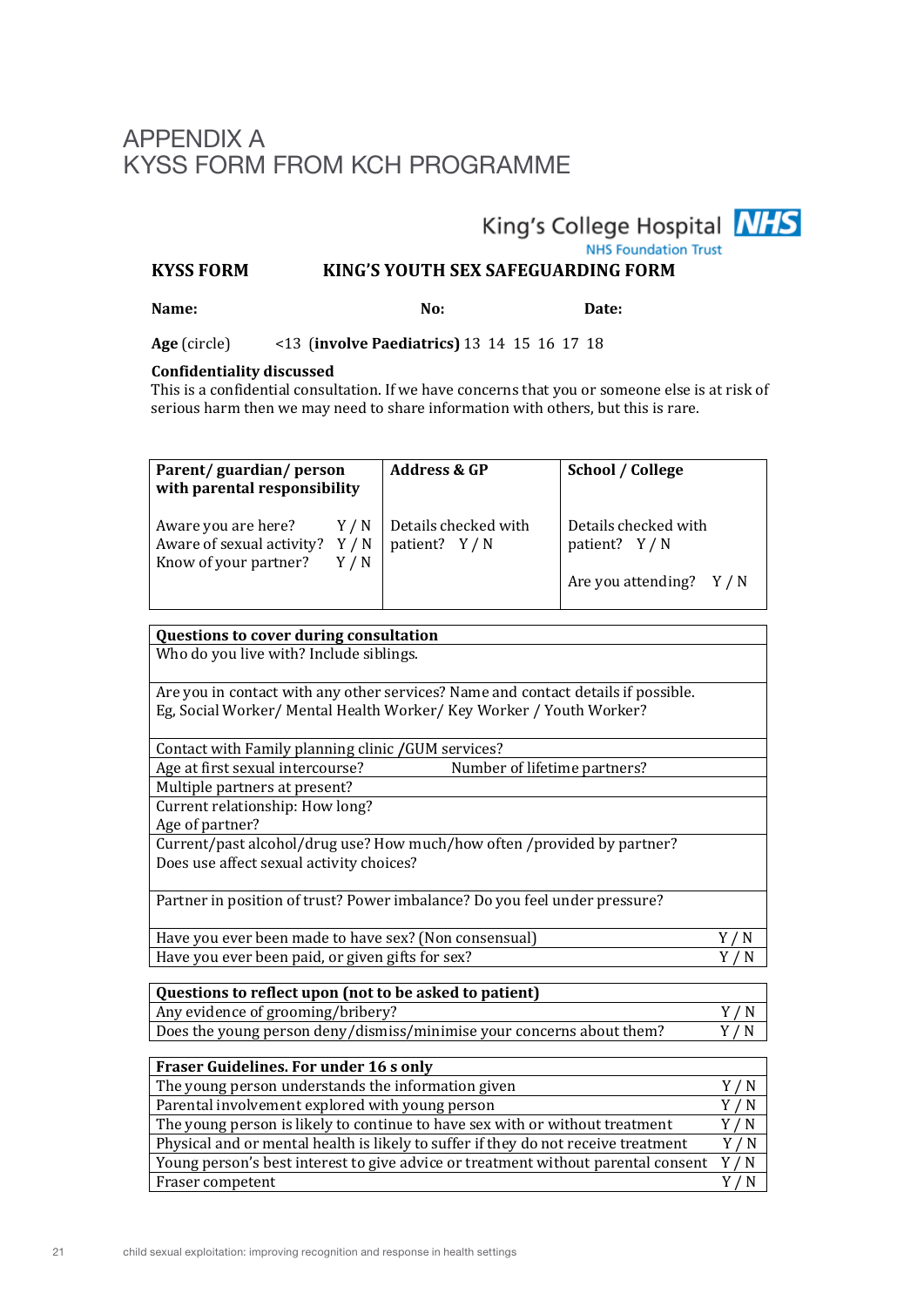### **SEXUAL HEALTH SAFEGUARDING ASSESSMENT IN UNDER 18 YEAR OLDS**

### **PATIENT FACTORS**

- 1. Under 13yrs (very high risk)<br>2. Lacks maturity
- 2. Lacks maturity<br>3. Unusual level of
- 3. Unusual level of secrecy for age<br>
4. Withdrawn / anxious
- 4. Withdrawn / anxious<br>5. Dismisses concerns
- 5. Dismisses concerns<br>6. Presents alone or ise
- 6. Presents alone or isolated<br>
7. Previous STI
- 7. Previous STI<br>8. Previous pre
- 8. Previous pregnancy<br>9. History of self harm
- 9. History of self harm<br>10. Regular alcohol / dr
- 10. Regular alcohol / drugs<br>11. Alcohol / drugs at time
- 11. Alcohol / drugs at time of sex<br>12. Violent / forced / pressurised
- Violent / forced / pressurised relationship
- 13. Evidence of grooming<br>14. Poor school attendanc
- 14. Poor school attendance<br>15. Lives away from parent.
- 15. Lives away from parents<br>16. Problems at home
- 16. Problems at home<br>17. Social worker / Yo
- 17. Social worker / Youth worker<br>
18. Mental health problems
- 18. Mental health problems<br>
19 Looked after child
- 19. Looked after child<br>20. On a child protecti
- 20. On a child protection plan<br>21. Learning disability
- Learning disability

### **PARTNER FACTORS**

- 1. Controlling/intimidating partner
- 2. Partner  $> 5$  years older than
- patient
- 3. Partner not in school year – less risk if patient is older
- 4. Partner drives or works – less risk if patient is older
- 5. Imbalance of power or mental capacity
- 6. Partner is a family member
- 7. Partner is in a position of responsibility
- 8. Violent / forced / pressurised relationship
- 9. Partner supplies alcohol or drugs to patient
- 10. Partner known to police
- 11. Social worker / Youth worker
- 12. Mental health problems
- 13. Learning disability

If YES to any of the above points patient may be HIGH RISK for safeguarding Discussed case with ED Consultant / SpR Paediatrics / Safeguarding team (please circle) **Name of person/role**: **Do you still have safeguarding concerns?** Y/N If **YES**, please specify: **Action plan:** (1) **Social Services referral**  $\Box$  consented  $\Box$  OR informed  $\Box$ (2) **School Nurse referral** □ (3) Youth Work referral  $\Box$ (4) Inform Police – important if  $\leq 13$  vrs  $\Box$ If **NO** to the above points, the patient is LOW RISK but may require further support / time: **Youth work referral**  $\Box$  consented  $\Box$  mobile number checked  $\Box$ Leaflet on sexual health services given  $\Box$  Youth work card  $\Box$ Safer sex and future contraception discussed  $\Box$ All notes to be placed in box for discussion at Child Review Meeting **Name of clinician: Designation:**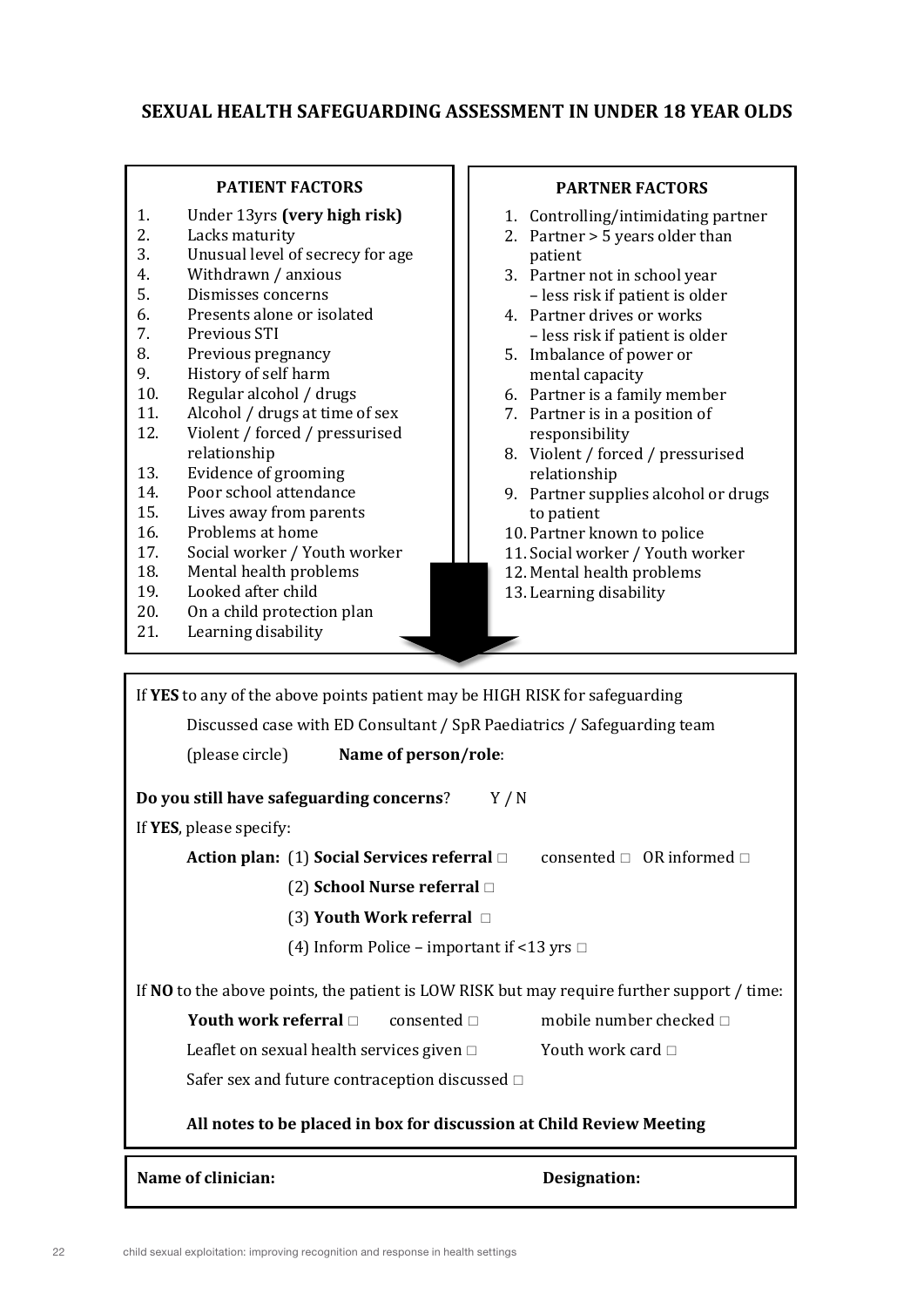### APPENDIX B SPOTTING THE SIGNS. A NATIONAL *PRO FORMA* FOR IDENTIFYING RISK OF CHILD SEXUAL EXPLOITATION IN SEXUAL HEALTH SERVICES.

### K Rogstad and G Johnson

http://www.bashh.org/BASHH/News/BASHH/News/News\_Items/Spotting\_the\_Signs\_-\_CSE\_ Proforma.aspx

| <b>Visit Number</b>                                                                                               |                             |                                                                                                                        |                                                                                                                            |  |
|-------------------------------------------------------------------------------------------------------------------|-----------------------------|------------------------------------------------------------------------------------------------------------------------|----------------------------------------------------------------------------------------------------------------------------|--|
| Confidentiality discussed and understood:                                                                         |                             |                                                                                                                        |                                                                                                                            |  |
| Age                                                                                                               | Gender                      | Ethnicity                                                                                                              |                                                                                                                            |  |
| Education                                                                                                         |                             |                                                                                                                        |                                                                                                                            |  |
| school / education<br>other than school /<br>pupil referral unit /<br>college / training /<br>employment?         | Do you attend<br>regularly? | Do you enjoy it?                                                                                                       | Is there anyone<br>there who you can<br>talk to?                                                                           |  |
| <b>Family Relationships</b>                                                                                       |                             |                                                                                                                        |                                                                                                                            |  |
| Who do you live<br>with?                                                                                          | How are things at<br>home?  | Do you feel like you<br>can talk to someone<br>at home about sex<br>and relationships?                                 | Young carer:<br>Looked after child:<br>Homeless:<br>Runaway:<br>Family bereavement:<br>Learning or physical<br>disability: |  |
| Are you involved with any other agencies<br>or professionals such as social workers or<br>mental health services? |                             | If so, would you be happy for us to contact<br>them if we feel we need to?                                             |                                                                                                                            |  |
| Friendships                                                                                                       |                             |                                                                                                                        |                                                                                                                            |  |
| Do you have friends your own age who you<br>can talk to?                                                          |                             | Do your friends like and know the person<br>you have sex with (if you are involved with or<br>having sex with anyone)? |                                                                                                                            |  |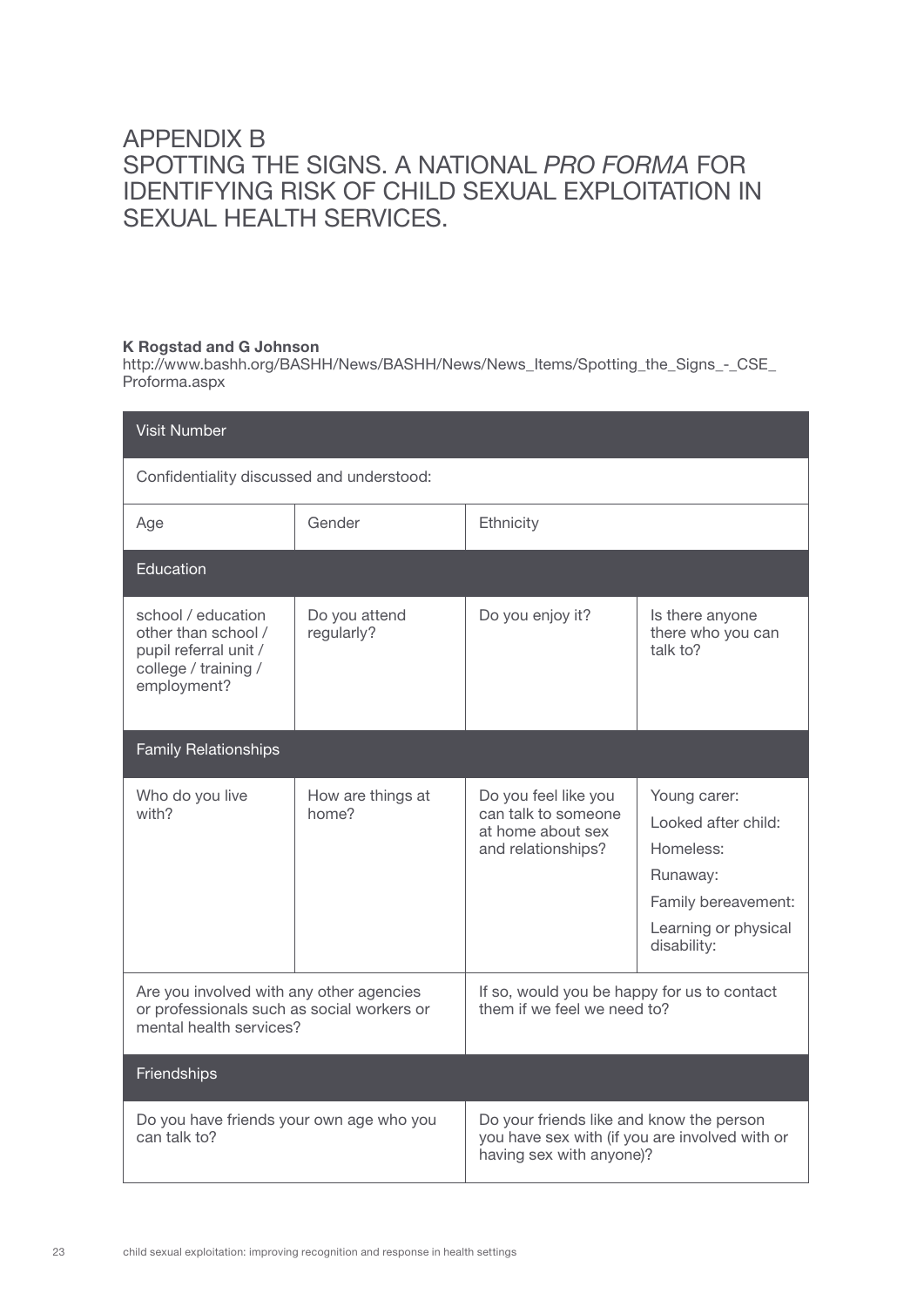| Relationships                                                                                                                    |                                                                                                                |                                                                                                                                                |                                                                                                                  |  |
|----------------------------------------------------------------------------------------------------------------------------------|----------------------------------------------------------------------------------------------------------------|------------------------------------------------------------------------------------------------------------------------------------------------|------------------------------------------------------------------------------------------------------------------|--|
| Are you having<br>sexual contact with<br>anyone?<br>(If no) When was the<br>last time you did?                                   | (If yes) Are you<br>happy with the<br>person you're going<br>out with/the person<br>you have sex with?         | How old is the<br>person you are<br>having sex with?                                                                                           | How many people<br>have you had sexual<br>contact with in the<br>past three months?<br>In the past 12<br>months? |  |
| Where do you spend time together?                                                                                                |                                                                                                                | Where did you meet the person you have sex<br>with?                                                                                            |                                                                                                                  |  |
| Consent                                                                                                                          |                                                                                                                |                                                                                                                                                |                                                                                                                  |  |
| Have you ever been<br>made to feel scared<br>or uncomfortable<br>by the person/s you<br>have been having<br>sexual contact with? | Have you ever<br>been made to do<br>something sexual<br>that you didn't<br>want to do, or been<br>intimidated? | Do you feel you could say no to sex?                                                                                                           |                                                                                                                  |  |
| Has anyone ever<br>given you something<br>like gifts, money,<br>drugs, alcohol or<br>protection for sex?                         | Where do you have<br>sex?                                                                                      | Who else is or was there when you have sex<br>(or any other form of sexual contact)?                                                           |                                                                                                                  |  |
| <b>Sexual Health</b>                                                                                                             |                                                                                                                |                                                                                                                                                |                                                                                                                  |  |
| What contraception do you use?                                                                                                   |                                                                                                                | Do you feel like you can talk to the person<br>you have sex with about using condoms or<br>other forms of contraception?                       |                                                                                                                  |  |
| Have you ever had an STI test?                                                                                                   |                                                                                                                | Have you ever had an STI? If yes, which, and<br>how many times?                                                                                |                                                                                                                  |  |
| Do you ever use drugs and / or alcohol?                                                                                          |                                                                                                                |                                                                                                                                                |                                                                                                                  |  |
|                                                                                                                                  | Do you often drink or take drugs before having sex?                                                            |                                                                                                                                                |                                                                                                                  |  |
| Do you suffer from<br>feeling down /<br>depression?                                                                              | Have you ever tried<br>to hurt yourself or<br>self-harm?                                                       | Have you ever been involved in sending<br>or receiving messages of a sexual nature?<br>Does anyone have pictures of you of a sexual<br>nature? |                                                                                                                  |  |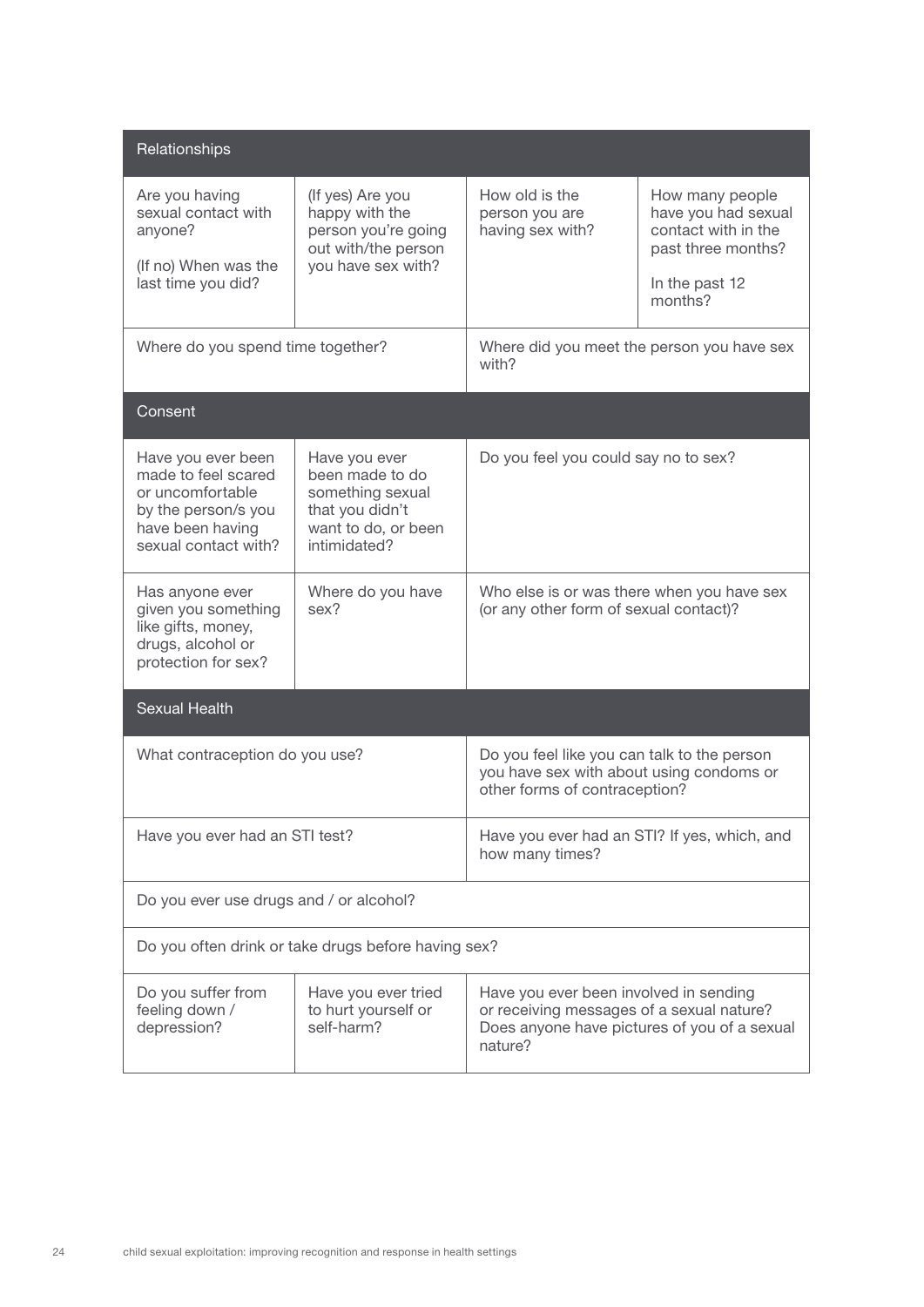#### Professional analysis

Is there evidence of any of these within their relationship?

Coercion:

Overt aggression (physical or verbal):

Suspicion of sexual exploitation/grooming:

Sexual abuse:

Power imbalance:

Other vulnerabilities (please give details):

If you have identified risks or concerns please discuss with your CSE or Safeguarding Lead by \_\_\_\_\_\_\_\_\_\_\_\_\_\_\_\_\_\_\_\_\_(date) and follow your own child protection policy and procedure.

### Additional information

| Signed                                                                                                                                                                                                                 | Printed |            |                |
|------------------------------------------------------------------------------------------------------------------------------------------------------------------------------------------------------------------------|---------|------------|----------------|
| Fraser guidelines                                                                                                                                                                                                      |         | <b>Yes</b> | N <sub>o</sub> |
| The young person understands the health professional's advice.                                                                                                                                                         |         |            |                |
| The young person is aware that the health professional cannot inform<br>his / her parents that he / she is seeking sexual health advice without<br>consent, nor persuade the young person to inform his / her parents. |         |            |                |
| The young person is very likely to begin having, or continue to have,<br>intercourse with or without contraceptive / sexual health treatment.                                                                          |         |            |                |
| Unless he / she receives contraceptive advice or treatment the young<br>person's physical or mental health, or both, are likely to suffer.                                                                             |         |            |                |
| The young person's best interests require the health professional<br>to give contraceptive advice, treatment, or both without parental<br>consent.                                                                     |         |            |                |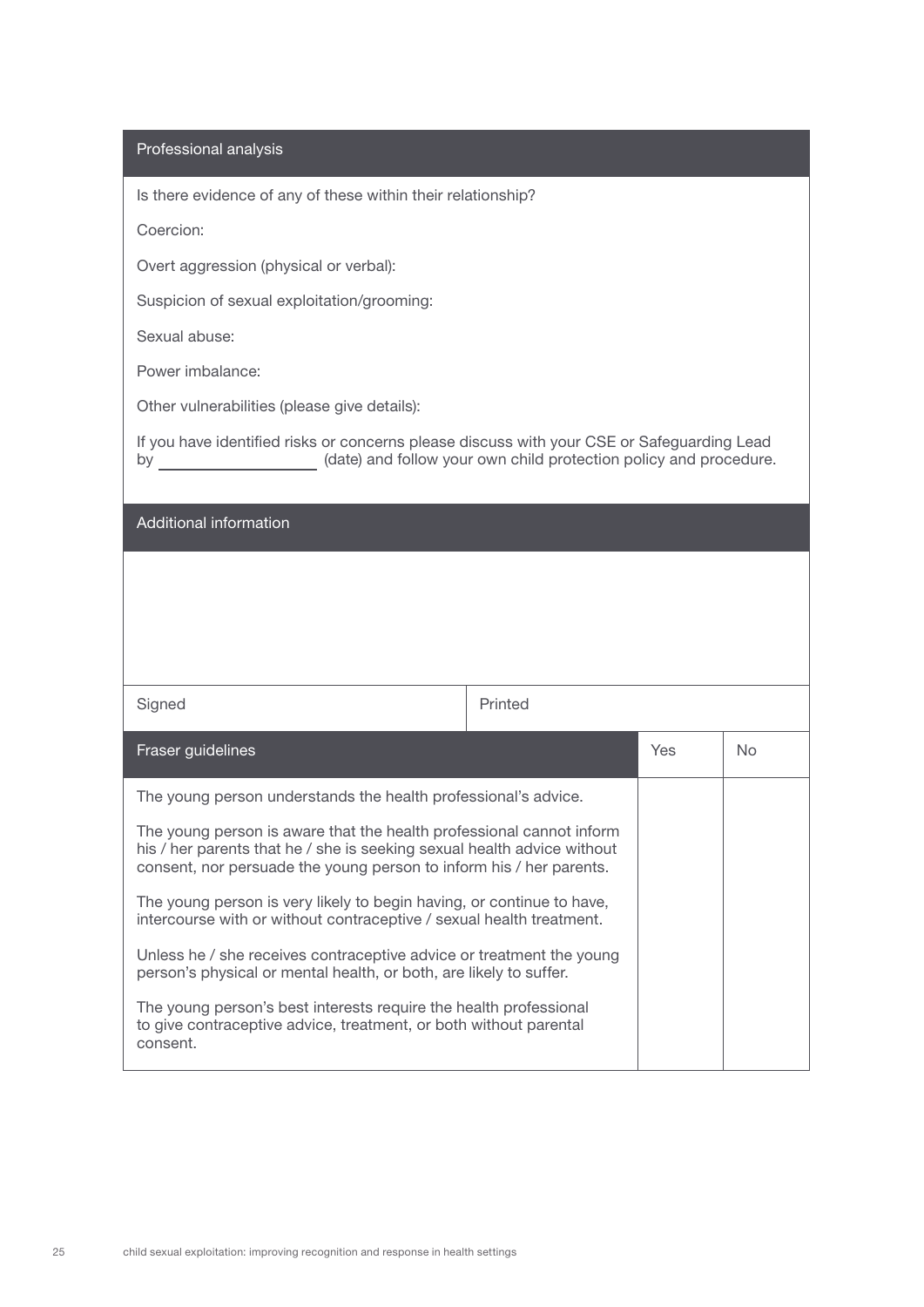### APPENDIX C MASE PANEL – HOW HEALTH CAN CONTRIBUTE TO MULTI-AGENCY WORKING

The following example of a multi-agency panel process is drawn from the Southwark protocol for children and young people at risk of sexual exploitation. There are representatives from child health and from CAMHS on the panel that can help advise on specific services that young people can access in relation to physical and mental health. The panel provides opportunities for joint planning and joint work where needed.

### Multi-Agency Sexual Exploitation Panel (MASE)

Individual case meetings will be scheduled to take place within designated MASE Panel Days. These will be held monthly at Sumner House and will be attended by a core group of professionals from Children's Services, Youth Offending Team, Health, Education, CAMHS, third sector and the Police. Individual social workers and other key professionals will be invited for the individual meetings about the specific young person. All referrals will go into a PPD mailbox - intelligence research will be completed by the PPD and a referral passed to the relevant investigation unit eg CAIT, Sapphire. This unit will be responsible for attending the MASE panel where appropriate and necessary.

The meetings will be chaired by a Child Protection Coordinator from Quality Assurance Unit. A record of the meeting will be completed and sent to all participants.

#### Purpose of MASE Strategy Meetings/PANEL:

- Share and clarify information
- Establish exact nature of concerns
- Establish risk for child and any other children
- Consider action against and the likelihood of prosecution of relevant adults
- Agree on action and make recommendations to address concerns

#### Possible Outcomes of MASE Strategy Meeting/PANEL:

- • No concerns identified and no need for further Children's Services involvement
- Concerns identified /Safeguarding /Disruption Plan agreed/possible review MASE strategy meeting
- Concerns identified and decision to convene a Child Protection Conference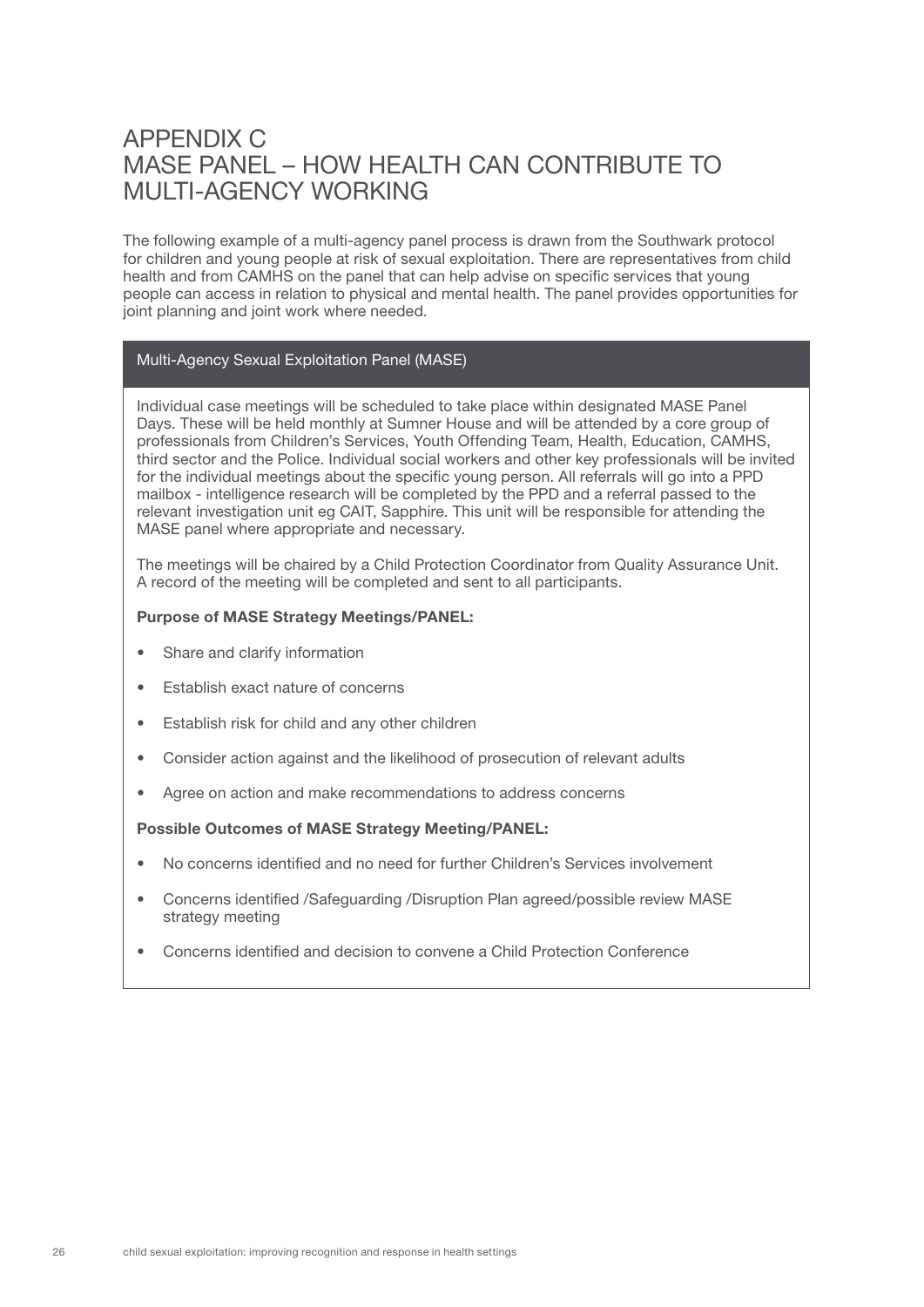### APPENDIX D AN APPROACH THAT ENGAGES HARD-TO-REACH YOUNG PEOPLE

#### AMBIT (Adolescent Mentalization-based Integrative Treatment)

CASUS, an NHS child and adolescent substance use service in Cambridgeshire, works with young people, many of whom are at risk, or are victims, of child sexual exploitation. The team places a strong emphasis on developing authentic trusting relationships between young people and individual workers, using an assertive outreach "mentalization-based" approach, called AMBIT. Mentalization refers to the imaginative activity of making sense of human behaviour by reference to the intentional mind (mentality) that 'caused' that behaviour (Mentalization-Based Treatment [MBT] is a NICE recommended treatment for borderline personality disorder).

AMBIT counteracts the risks attached to forming strong individual relationships with single workers by placing an equally powerful emphasis on the relationships between team members. Although it is delivered primarily through individual relationships, it is very much a team approach, designed to improve the engagement of young people as well as the support for outreach workers. There is also an emphasis on applying focused effort and specific techniques to address the fragmentation that commonly occurs in multi-professional and multi-agency networks. AMBIT has been developed as an "open source" approach to developing effective ways of working for hard-to-reach youth at the Anna Freud Centre, London (http://ambit.tiddlyspace.com).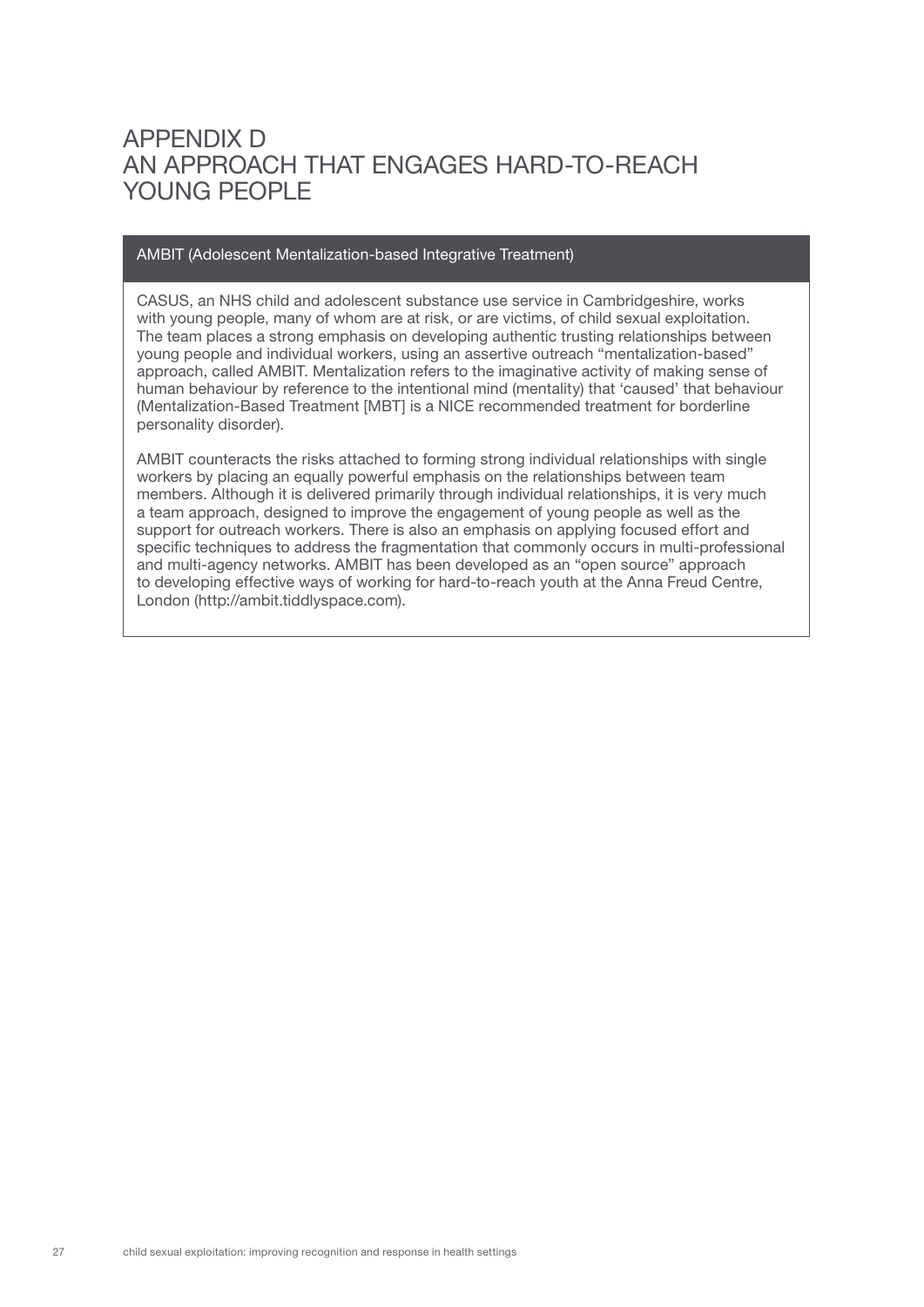### APPENDIX E HELP FOR PROFESSIONALS ON DEALING WITH CHILD SEXUAL EXPLOITATION

#### NHS Choices Website

http://www.nhs.uk/aboutnhschoices/professionals/healthandcareprofessionals/child-sexualexploitation/pages/cse-guide-for-professionals.aspx

Department for Education (2012) *What to do if you suspect a child is being sexually exploited*. *A step-by-step guide for frontline practitioners* https://www.gov.uk/government/uploads/system/uploads/attachment\_data/file/279511/step\_by\_ step\_guide.pdf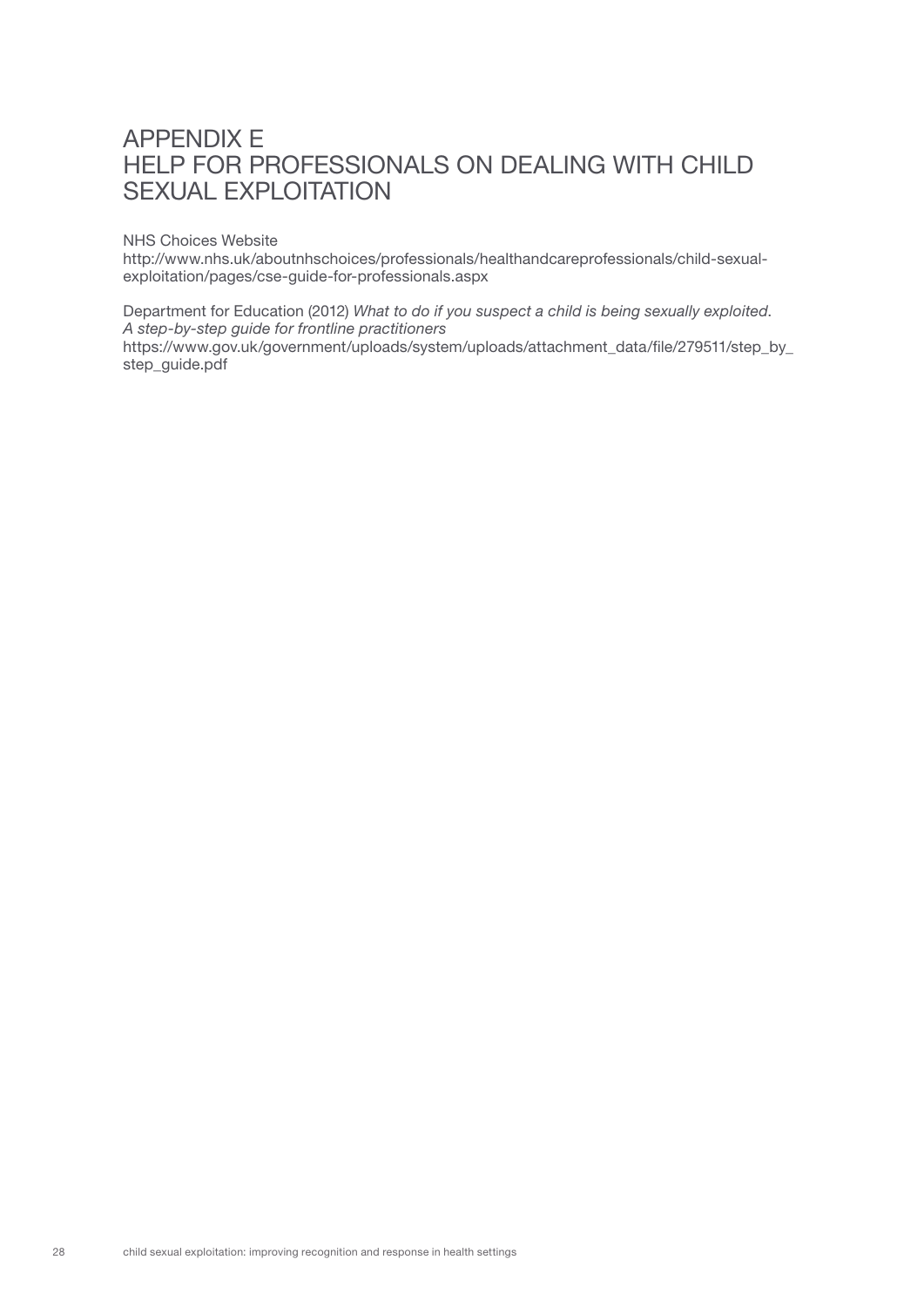### APPENDIX F WORKING GROUP MEMBERSHIP

Chair

| Tara Weeramanthri      | Royal College of Psychiatrists<br>Consultant Child & Adolescent Psychiatrist<br>South London & Maudsley NHS Foundation Trust, London                                                        |  |  |  |
|------------------------|---------------------------------------------------------------------------------------------------------------------------------------------------------------------------------------------|--|--|--|
| <b>Project support</b> |                                                                                                                                                                                             |  |  |  |
| Carol Sheppard         | Academy of Medical Royal Colleges<br><b>Quality Improvement Policy Manager</b>                                                                                                              |  |  |  |
| <b>Members</b>         |                                                                                                                                                                                             |  |  |  |
| Helen Beckett          | University of Bedfordshire<br>Deputy Director, The International Centre: Researching<br>Child Sexual Exploitation, Violence and Abuse                                                       |  |  |  |
| Dickon Bevington       | Royal College of Psychiatrists<br>Consultant in Child and Adolescent Psychiatry, Cambridge<br>and Peterborough Foundation Trust and Medical Director,<br>Anna Freud Centre, London          |  |  |  |
| Zoe Cameron            | Royal College of General Practitioners                                                                                                                                                      |  |  |  |
| Jane Coppock           | Barnado's<br>Children's Services Manager, Barnardo's London Child Sexual<br>Exploitation, Missing & Trafficking Service                                                                     |  |  |  |
| Anusha Dias            | Royal College of Obstetricians and Gynaecology and Faculty<br>of Sexual & Reproductive Healthcare<br>Clinical Lead Sexual & Reproductive Healthcare, Harrow,<br>North West London NHS Trust |  |  |  |
| <b>Susie Hewitt</b>    | College of Emergency Medicine                                                                                                                                                               |  |  |  |
| Karen Rogstad          | Royal College of Physicians (London)<br>Consultant in HIV and Sexual Health, Sheffield Teaching<br>Hospitals NHS Foundation Trust and Undergraduate Dean,<br>University of Sheffield        |  |  |  |
| Ray McMorrow           | Royal College of Nursing, CYP Staying Healthy Forum<br>National Working Group - Tackling Child Sexual Exploitation                                                                          |  |  |  |
| Rachel Morley          | The British Psychological Society<br>Consultant Clinical Psychologist, Children and Young People,<br>Compass; For asylum seekers and refugees affected by trauma                            |  |  |  |
| <b>Claire Phillips</b> | Department of Health<br>Deputy Director, Violence and Social Exclusion                                                                                                                      |  |  |  |
| <b>Emer Sutherland</b> | Kings College Hospital<br>Clinical Lead for the Emergency Department<br>Paediatric Emergency Medicine Consultant                                                                            |  |  |  |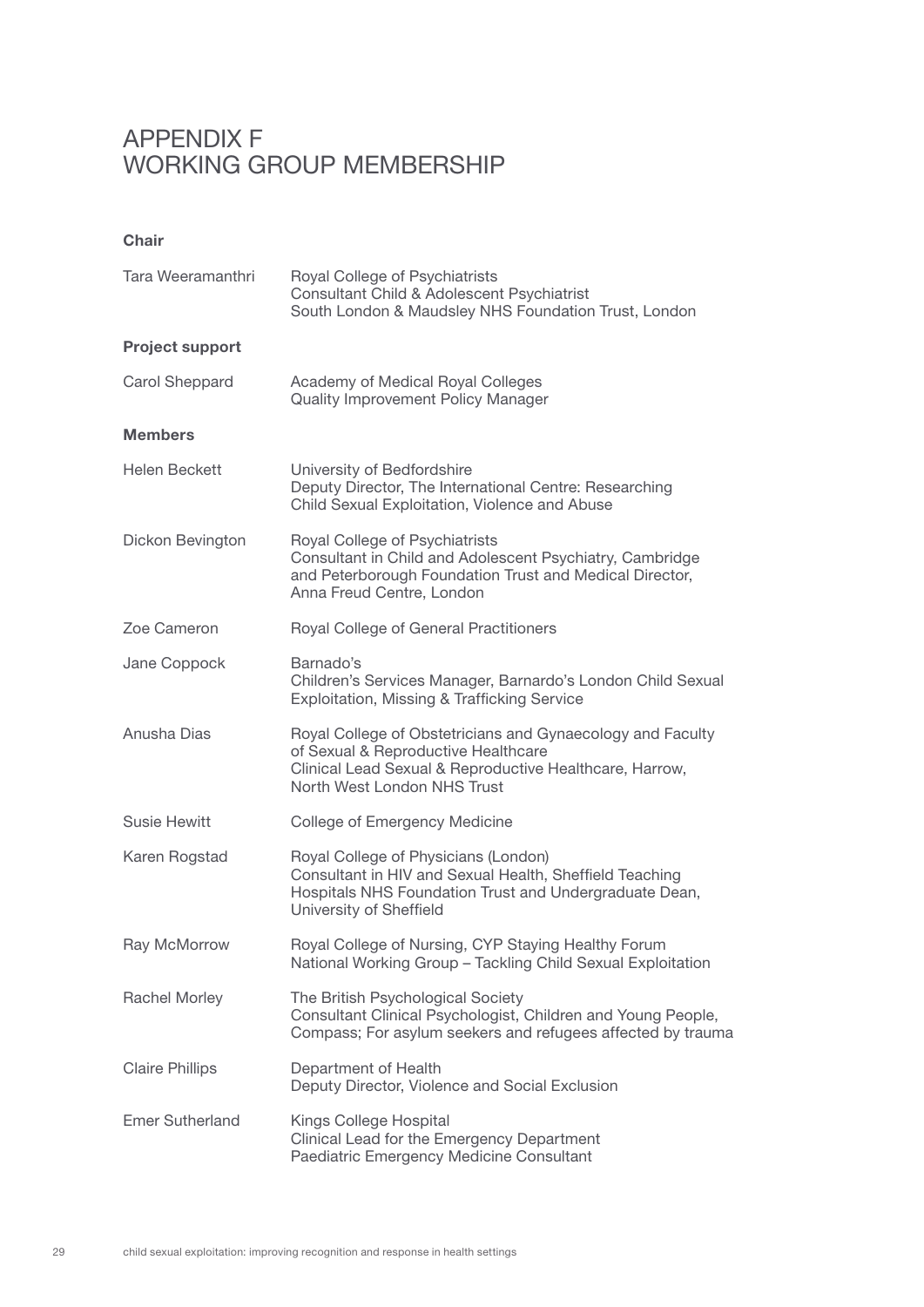| Emilia Wawrzkowicz | Royal College of Paediatrics and Child Health<br>Consultant Paediatrician & Designated Doctor For Safeguarding Children<br>Cambridgeshire & Peterborough Clinical Commissioning Group                                                                                          |
|--------------------|--------------------------------------------------------------------------------------------------------------------------------------------------------------------------------------------------------------------------------------------------------------------------------|
| Ingrid Wolfe       | <b>Faculty of Public Health</b><br>Paediatric Public Health Consultant and Programme Director at the<br>Evelina London Child Health Project at Guy's and St Thomas's Hospital;<br>Child Public Health Research Fellow at the London School of Hygiene<br>and Tropical Medicine |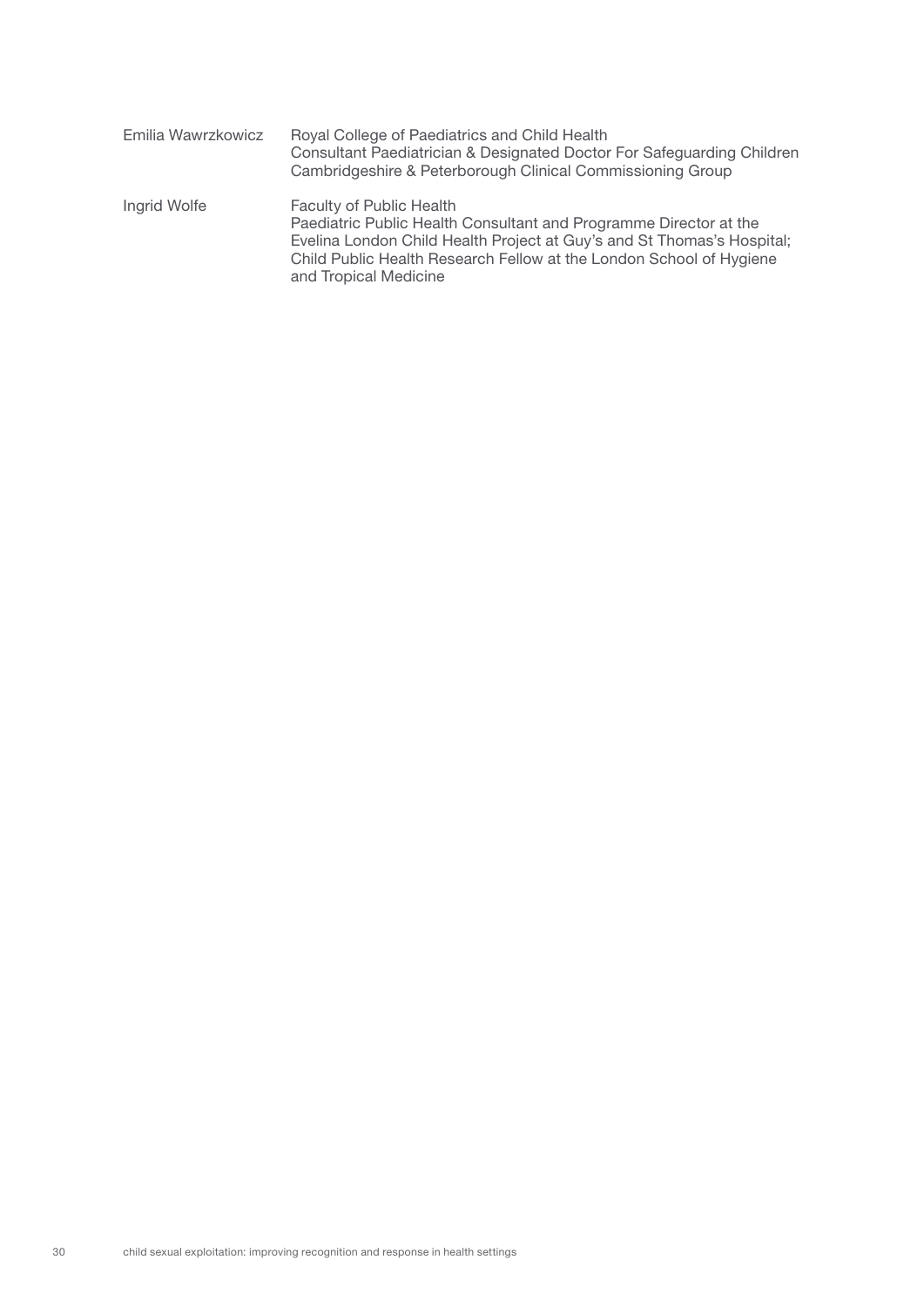### APPENDIX G **REFERENCES**

- 1. Gray, D and Watt, P (2013) *Giving Victims a Voice*. Joint report against sexual allegations made against Jimmy Savile. Metropolitan Police & NSPCC.
- 2. Derby Safeguarding Children Board (2013) *Operation Kern Learning Review*.
- 3. DCSF (2009) *Safeguarding Children and Young People from Sexual Exploitation*. Supplementary guidance to Working Together to Safeguard Children.
- 4, Berelowitz, S, Firmin, C, Edwards, G and Gulyurtlu, S (2012) '*I thought I was the only one. The only one in the world.*' The Office of the Children's Commissioner's Inquiry into Child Sexual Exploitation In Gangs and Groups. Interim report.
- 5. Beckett, H (2011) '*Not a world away' The sexual exploitation of children in Northern Ireland.* Barnardo's Northern Ireland.
- 6, CEOP 2011 *Out of Mind, out of Sight. Breaking down the barriers to understanding child sexual exploitation.*
- 7. Radford, L, Corral, S, Bradley, C, Fisher, H, Bassett, C, Howat, N and Collishaw, S (2011) *Child abuse and neglect in the UK today.* London: NSPCC.
- 8. Barth, J, Bermetz, L, Heim, E, Trelle, S, Tonia, T (2012). *The current prevalence of child sexual abuse worldwide: A systematic review and meta-analysis.* Int J Public Health 2012, 58:469-483.
- 9. Berelowitz, S, Clifton, J, Firmin, C, Gulyurtlu, S, and Edwards, G (2013). "*If only someone had listened*" Office of the Children's Commissioner's Inquiry into Child Sexual Exploitation in Gangs and Groups. Final Report
- 10. Health Working Group Report on Child Sexual Exploitation. An independent group chaired by the Department of Health focusing on: Improving the outcomes for children by promoting effective engagement of health services and staff (2014)
- 11. Allnock, D, and Miller, P (2013) '*No one noticed, no one heard: a study of disclosures of childhood abuse*' NSPCC.
- 12. Department of Health (2013). *Information: To Share or not to Share.* Government Response to the Caldicott Review